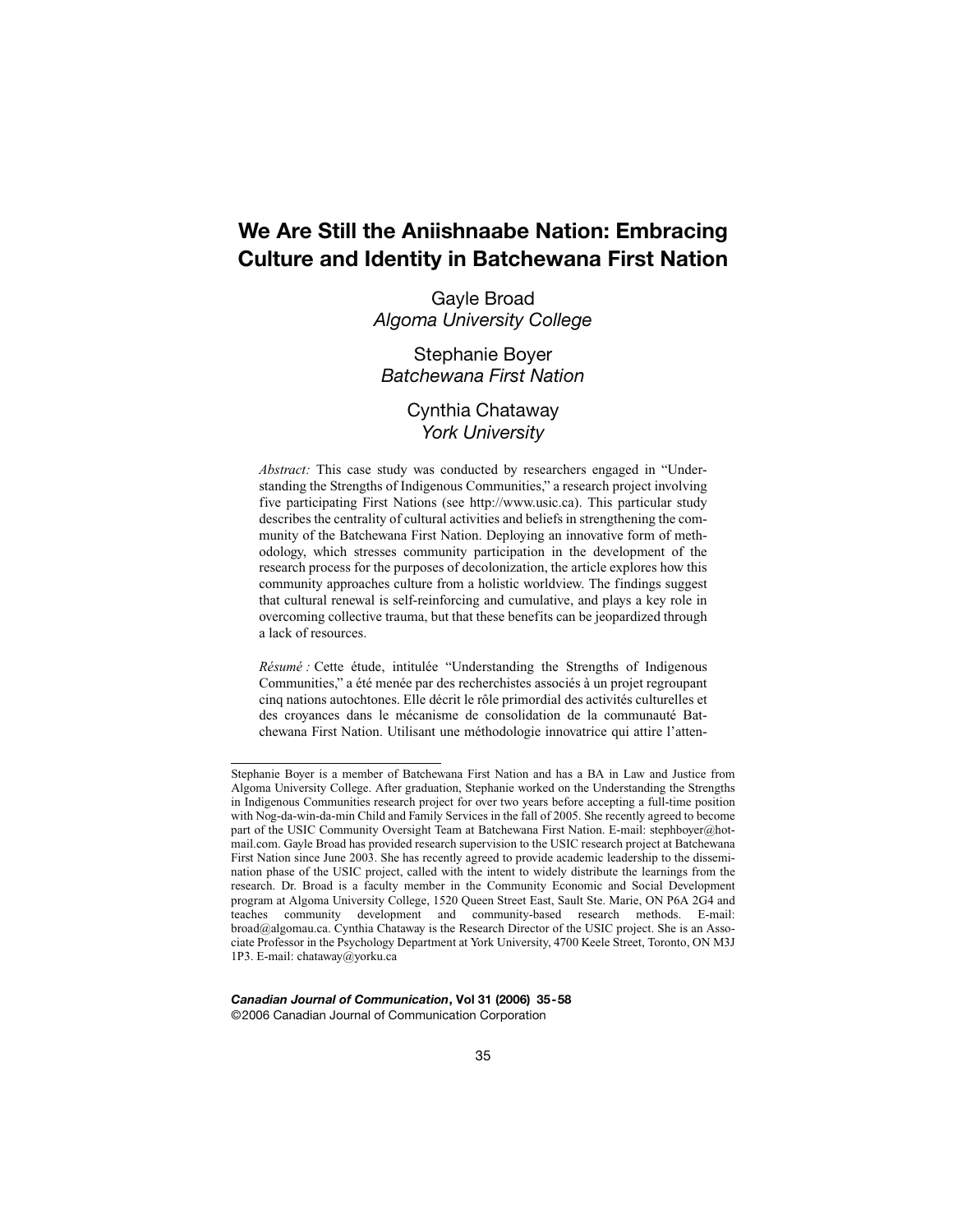tion sur la participation communautaire dans l'élaboration d'un processus de recherche ayant comme but la décolonisation, ce communiqué explore les points de vue holistiques utilisés par cette communauté. Les résultats suggèrent que le renouveau culturel est autodéterminant et cumulatif et qu'il joue un rôle clé dans la confrontation du traumatisme collectif, mais que ces bienfaits peuvent êtres mis en danger par un manque de ressources.

*Keywords:* Culture; First Nations; Communities; Pow-wow

### **Introduction**

The Batchewana First Nation (BFN) is an Ojibwe band whose land is located in four different sites in Northern Ontario adjacent to the shores of Lake Superior (see http://www.batchewana.ca). At the time of European contact the band was a hunter-gatherer society who spent their winters dispersed over a large territory and who came together in the summer months at what was known as Bawatung, or Gathering-Place, now the twin cities of Sault Ste. Marie, Michigan, and Sault Ste. Marie, Ontario. The band ratified the Robinson Superior treaty in the 1850s.

Like most indigenous communities in Canada, the Batchewana's hunting and gathering economy was severely constricted by European settlement and the subsequent logging, mining, and overutilization of resources. The majority of BFN members now reside in what is known as "Rankin Location" or simply Rankin, a relatively urban area located on the outskirts of Sault Ste. Marie, Ontario. About 100 residents live at Goulais Mission, a rural community located about 40 kilometres north of the city, and another 30 or so live at Batchewana Bay, located approximately 80 kilometres north of Sault Ste. Marie. At the Batchewana Bay site, only two families live on actual reserve land, while the other BFN members live nearby in what is called Batchewana Village.

The Batchewana Nation is one of five First Nation communities from across Canada—including Wagmatcook, Flying Dust, Teslin Tlingit, and Saanich who are participating in a research project titled "Understanding the Strengths of Indigenous Communities" (USIC).<sup>1</sup> This research project, which has been conducted over the past five years, has been unique in a number of ways:

- It has focused on the strengths of the communities rather than on the problems.
- It has been inductive and community-driven—the researchers have been drawn from the community, trained, and have used their skills to elicit community perceptions of First Nations' own strengths.
- It has been a true collaboration between academics and community members.
- It approaches the concept of strength holistically, accepting that any one strength cannot be understood out of context of the larger social system.
- It focuses on the process by which strengths have been developed and maintained.

Perhaps the most distinctive feature of the research has been its focus on process in at least two senses: first, it explores the processes that have created rel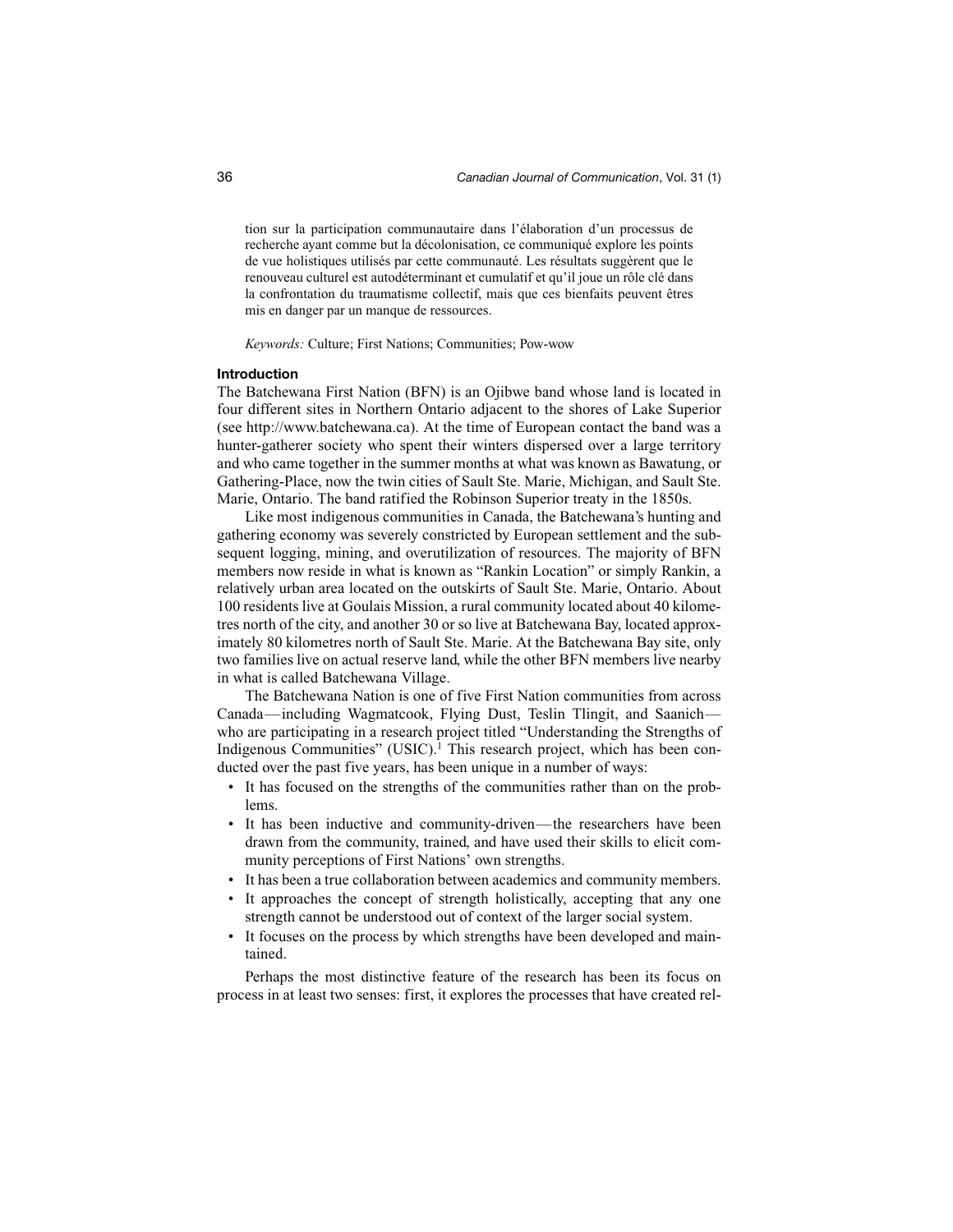atively strong First Nations and how those processes have been developed and maintained over time; second, it pays close attention to the ethics and politics of the research process.

Each of the five communities first identified its perception of its strengths. They then selected three or four of these strengths to explore in more depth. Culture was identified as a strength in several of the participating communities, and one of those communities, Batchewana First Nation, decided to conduct a case study to provide additional details. The end goal of the research is to provide guidance for community development that may be adapted by other First Nations for their own use. Since each of the communities has its own history, language, and culture, the findings from one study do not necessarily apply to the other communities. However, areas of commonality are likely, given the shared legacy of colonization.

In developing their case study of culture in their community, members of Batchewana First Nation decided to explore their perceptions of what culture is, what culture means to them, and how it plays a role in their lives. As this study shows, cultural renewal may lead to a stronger sense of identity and pride, resulting in personal and community empowerment. As these participants tell us, empowerment, social cohesion, and a sense of "connection" to other communities and nations comes from their community's determination to reclaim its identity. As such, their voices suggest the possibility of a "reengagement [of Western and Aboriginal culture] . . . through an ethical process envisioned in the ethical space" (Ermine, Sinclair, and Jeffery, 2004, p. 48).

In the first part of this paper, we outline our methodological approach to this project, discuss some of the ethical issues at stake, and provide details of our research process as it unfolded in the context of BFN. We then draw on the voices of research participants to examine the process of cultural renewal and cultural transmission as they pertain to a community, like BNF, that has suffered the collective trauma of having their culture, traditions, and way of life denied to them, and hence almost disappear. After outlining the role that a strong cultural identity plays in building a healthy community, we discuss how involvement in cultural activities follows a reinforcing cyclical path, we detail the many personal and collective benefits that result from this kind of cultural participation. We go on to argue that without an adequate infrastructure to support a community's cultural growth and development, however, the very real benefits such participation can afford a "relatively strong" community like BFN may be lost. Such a loss, we conclude, would have a detrimental impact on how community members see themselves, their links to those around them, and their ties to outside communities both Aboriginal and non-Aboriginal—and hence a deleterious impact on the health and well-being of all involved.

### **"An ethical space": Research between cultures**

Ermine, Sinclair & Jeffery (2004) provide a context for our examination of culture within Batchewana First Nation. In their exploration of factors affecting the ethics of conducting research with indigenous peoples, they identify a schism that exists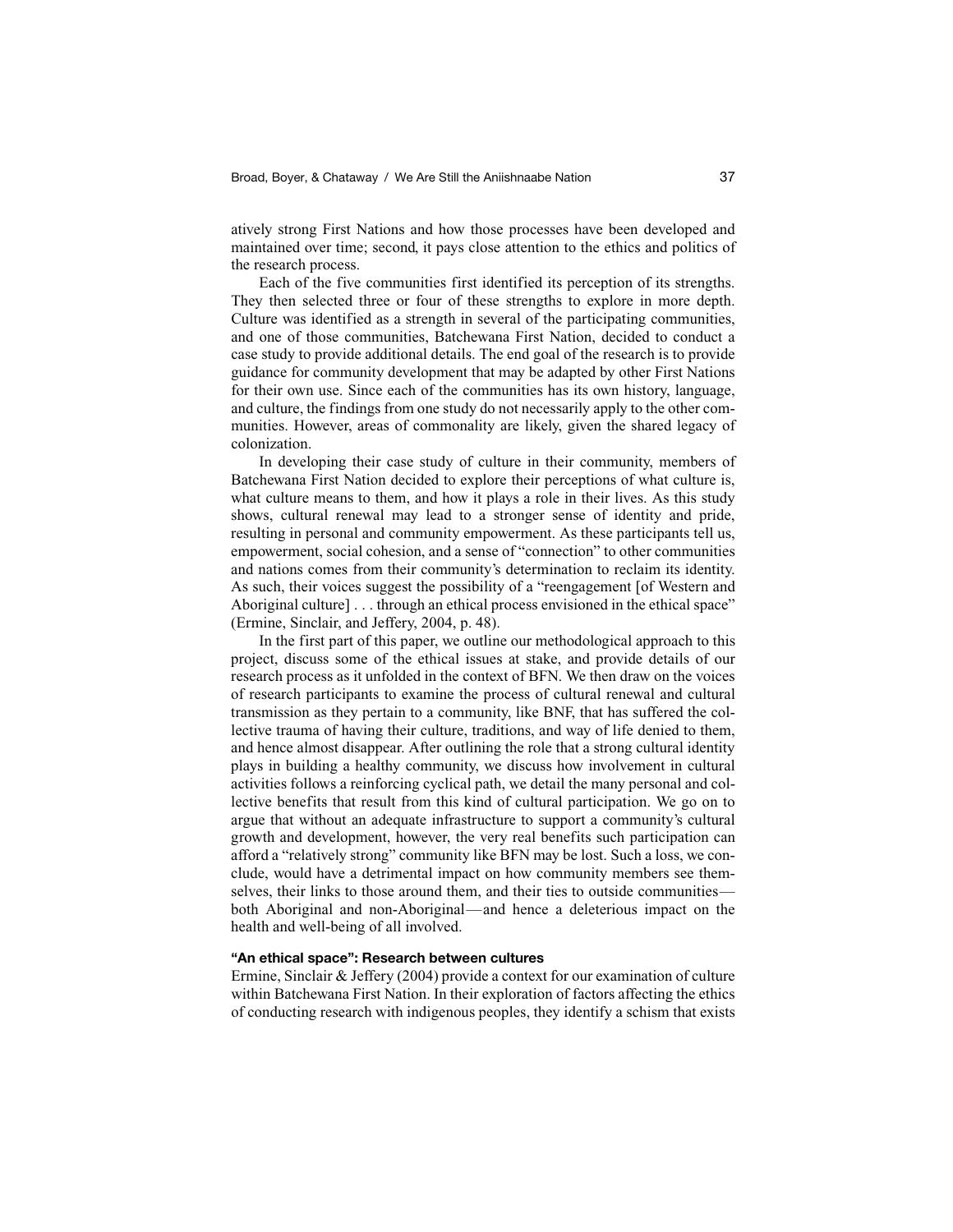between the worldviews of Western and indigenous cultures. Ermine et al. suggest that there is therefore a need to understand perceptions of culture and knowledge within the context of an Indigenous worldview, thus providing an alternative to "fitting Indigenous knowledge into Western frameworks and interests" (pp. 27-28).

These authors provide an in-depth examination of the ethics of conducting research in Aboriginal communities and outline a number of criteria for such endeavours. According to Ermine, Sinclair & Jeffery (2004), ethical research does the following:

- "Seeks to create knowledge relevant to the communities it serves" (p.16).
- Addresses the unequal power relations between Aboriginal and non-Aboriginal communities by giving voice to indigenous perceptions and knowledge and thereby validates them.
- Provides an alternative view to that of the "Aboriginal problem" (p. 23).
- Respects the community's collective ownership of knowledge through processes respectful of tribal authority and collective right to consent.

Research on the question of culture within an indigenous community necessarily requires an understanding of the differing worldviews and agendas of indigenous communities and non-Native scholars. Ermine, Sinclair, & Jeffrey (2004), recommend that an examination of the research process—the ethics and methodology—is crucial to ensuring that the research contribute to the decolonization of indigenous people, and that it contribute to "Indigenous ways of coming to knowledge on many levels; theoretically, cognitively, practically, and spiritually" (p. 13).

As a result of these contrasting worldviews, they suggest that qualitative research, conducted with a recognition of "the schism between Indigenous Peoples and the Western world," provides an opportunity for the two cultures to begin a process of "reengagement . . . through an ethical process envisioned in the ethical space" (p. 48). Constructing an "ethical space" for research has been a challenging and at times difficult process. It has required ongoing dialogue, timing reflective of the community's process, and adjustment of plans and methodology to develop a research protocol that is attentive first and foremost to the community. The USIC project was conceived in the late 1990s by Dr. Cynthia Chataway of York University and Larry Sault, at that time Ontario regional Chief of the Assembly of First Nations. They drew together a Project Oversight Committee (POC) composed of 20 people, 17 of whom were indigenous, to determine the type of research that would be useful to First Nation communities. As suggested by Ermine, Sinclair, & Jefferey, the group began with the premise that indigenous communities had strengths, and that an exploration of these strengths would prove useful to indigenous communities. The objectives of the USIC research included understanding local indigenous constructions of strengths and the processes of how these strengths have developed and been maintained over time. The objectives also included building indigenous capacity to conduct research through participatory design and training local researchers (Chataway, 2003).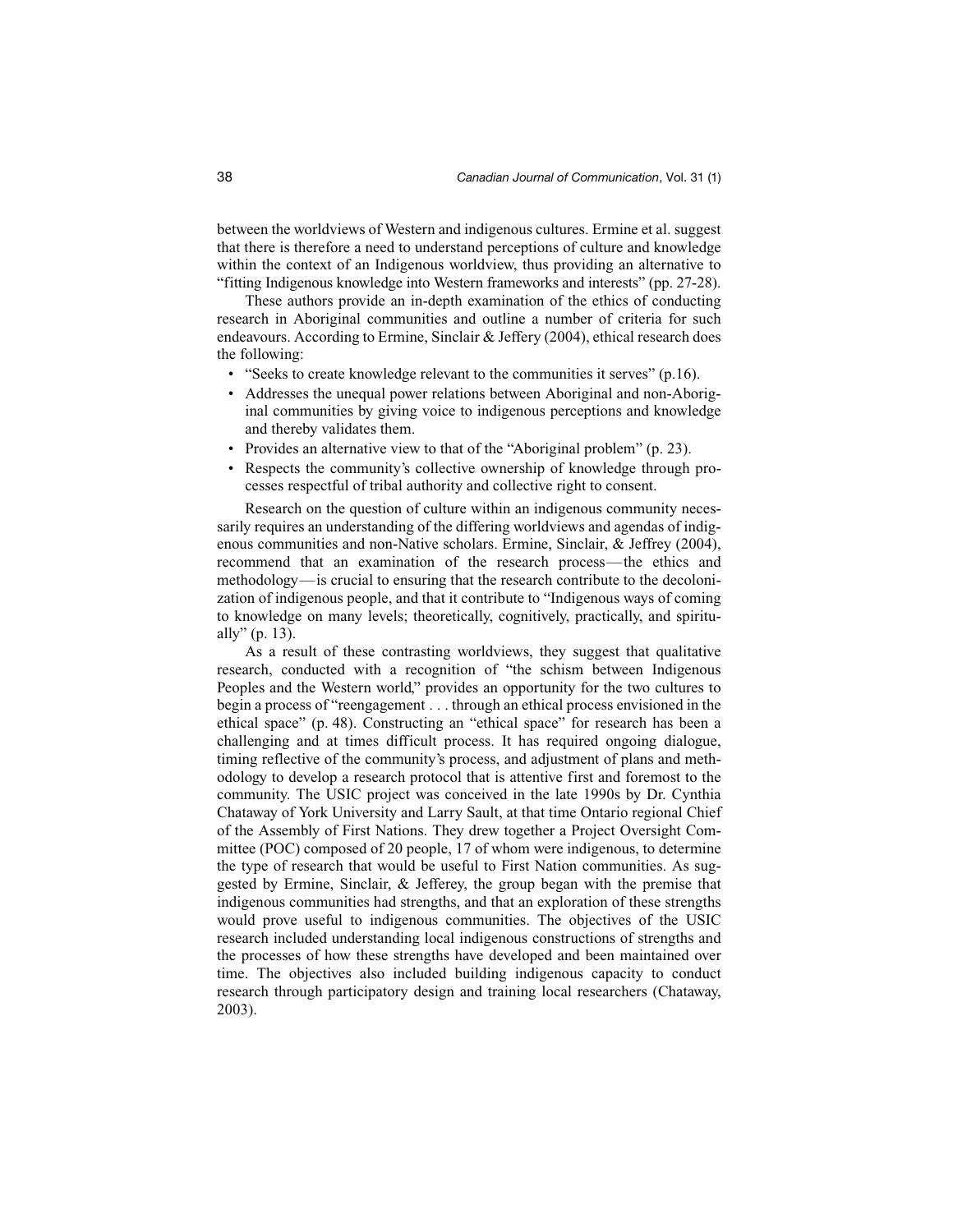After establishing their objectives for the research, the POC then convened a group of 40 indigenous people who nominated relatively strong First Nations from across Canada. From these nominations, the POC selected a number of First Nations to participate in the research, based on the objective of obtaining as diverse a group of communities as was possible. Chief and Council of Batchewana First Nation (BFN) passed a band council resolution supporting the project in April 2003 and were provided with ongoing reports throughout. A community oversight team (COT) of approximately 10 BFN members were recruited through postings at the band offices, and they provided ongoing advice to the project, reviewing and providing feedback on all aspects and publications. Batchewana's research team consisted of several members of the First Nation, including one of the authors of this report, Stephanie Boyer. The team was supervised by a professor at Algoma University College, Gayle Broad, under the direction of the national USIC principal investigator, Cynthia Chataway.

The project has employed several research methodologies including surveys, focus groups, and case studies. York University provided a three-day training session prior to the commencement of the project for both the community researchers and the research supervisor. Several of the COT members attended some or all of the training. The research supervisor provided ongoing support and advice through weekly meetings, participation in the first several focus groups, and reviewing transcripts of all focus groups and interviews. The first major data collection in the form of surveys and focus groups began in Batchewana First Nation in the fall of 2003 and continued until the spring of 2004. The case studies were conducted following the conclusion of the focus groups. The data for the cultural case study was drawn from the focus groups and a series of interviews conducted in January and February 2005.

The data related to the identification of culture as a strength in the community and its relationship to other strengths was collected through a series of focus groups. Over the course of an eight-month period, 13 focus groups involving more than 60 people were conducted. The COT members and the community researchers brainstormed potential participants for focus groups, trying to obtain a diversity of perspectives. Participants were asked to individually identify the strengths of their community, then draw pictures of the strength. Drawing their ideas before sharing them with the group appeared to help participants clarify their ideas and communicate them more effectively with others. For instance, one participant said, "The more I draw, the more ideas I have" (FG1A).<sup>2</sup> The 20 minutes or so allotted for drawing seemed to be well spent by most participants. The pictures drawn also sometimes illustrated more holistically the ideas expressed. For instance, one participant had this to say about their drawing of the crisis centre:

There's the sun shining and the trees growing here and the sun represents the afterbirth of the people that are in crisis. That's their coming out. The sun's going to shine. It's going to be a new day tomorrow after they come out of the treatment centre or the crisis centre. (FG11C)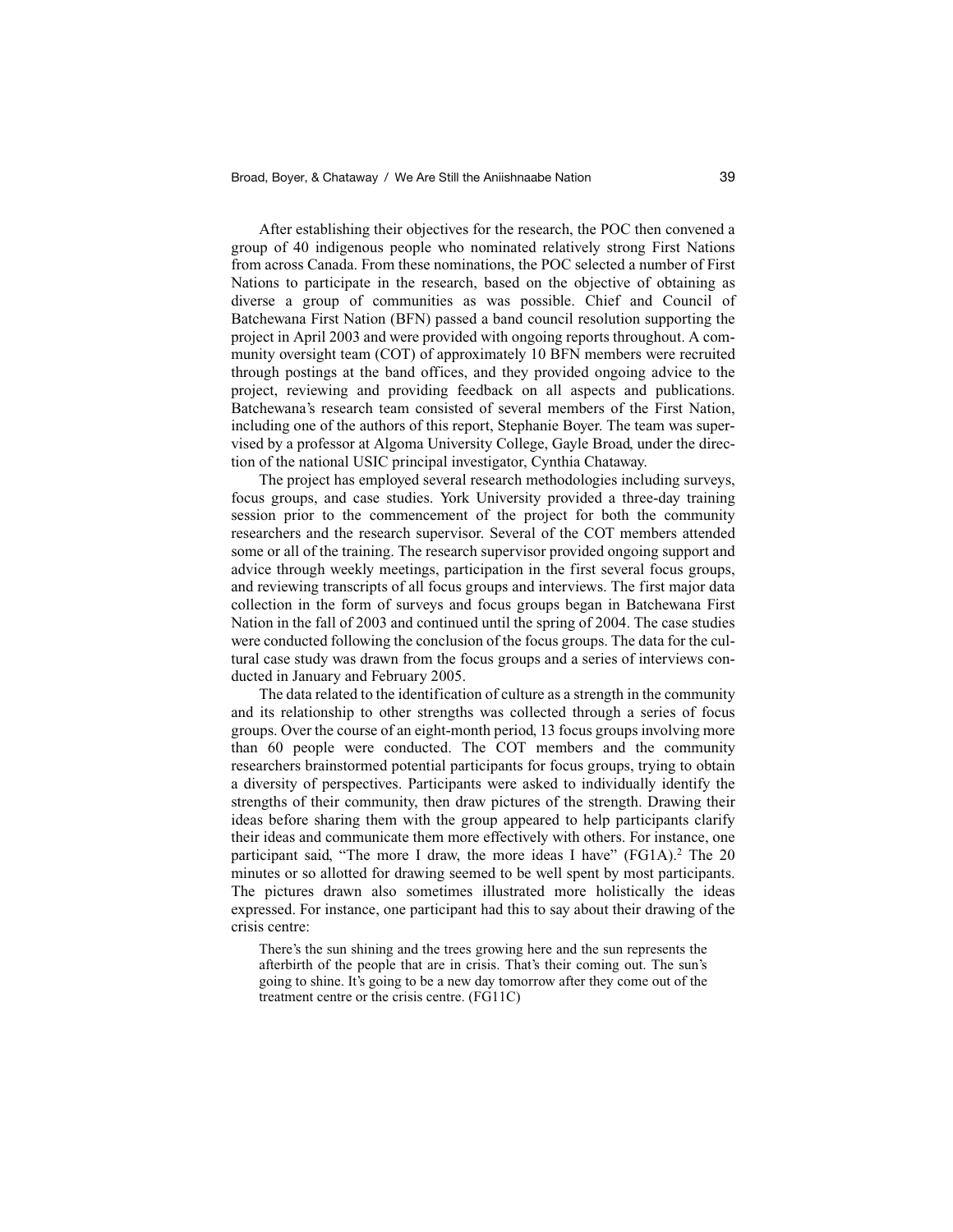Each group member was asked to place their drawings on a large sheet of paper. They were then asked to explain them, discuss why they perceived what they had depicted to be a strength, and gauge whether they believed it to be a small, medium, or large strength. Once everyone had placed their drawings on the large paper, they were then asked to arrange them in conceptual maps of how these strengths related to each other. The maps suggested a dense web of interconnections between strengths such as family, culture, the land, economic development, and health.

In late April 2004, the community researchers and the research supervisor identified one or two participants from each of the previous 13 focus groups who were assessed to be the most articulate and representative of their particular focus group. These individuals were invited to a final focus group, to create a composite visual map to illustrate how these community strengths related to each other. From the focus group data, it was clear that people considered the community's cultural development and strong sense of identity as a First Nation community to be a strength. "We Are Still the Aniishnaabek Nation: Embracing Culture and Identity in Batchewana First Nation" was identified by the participants in the final focus group as one of eight strengths worthy of an in-depth exploration through a case study. The other strengths identified were: "Family: Strength of the Community"; "Elders: Circle of Knowledge"; "Land and Stewardship: Take Care of What We Have Now So We Will Always Have It in the Future"; "Education: Lifelong Learning Is Powerful"; "Economic Development: Community Growth"; and "Healthcare: Then and Now, From Cedar Boughs to Tylenol." (Of these, USIC has only had the time and resources to complete case studies on four of the eight. The cultural case study is one of these.) A timeline of important events in the community's history was then created, and a trend line for each strength was overlaid, indicating how that strength had waxed and waned in relation to community history. From this timeline, the group helped the researchers decide upon the topics outlined above to be the focus of in-depth case studies. In October 2004, after analyzing focus group transcripts, the terms of reference for this case study in culture were drafted, identifying three research questions for exploration:

- How does a relatively strong Aboriginal community engage with cultural activities (both creative artistic expression and the transmission of cultural heritage, language, and identity)?
- How does cultural identity shape a community's capacity to improve its situation, to empower its members to be stronger, and to co-operate together in sharing their knowledge of the past, the present, and in looking toward the future?
- How does interaction between cultural practice and community identity inform the inclusion or exclusion of an Aboriginal community within the broader Canadian society?

In consultation with the COT and the research team, approximately 15 individuals from the community were identified to be interviewed. These individuals had been active in cultural programming or committees, or were identified by the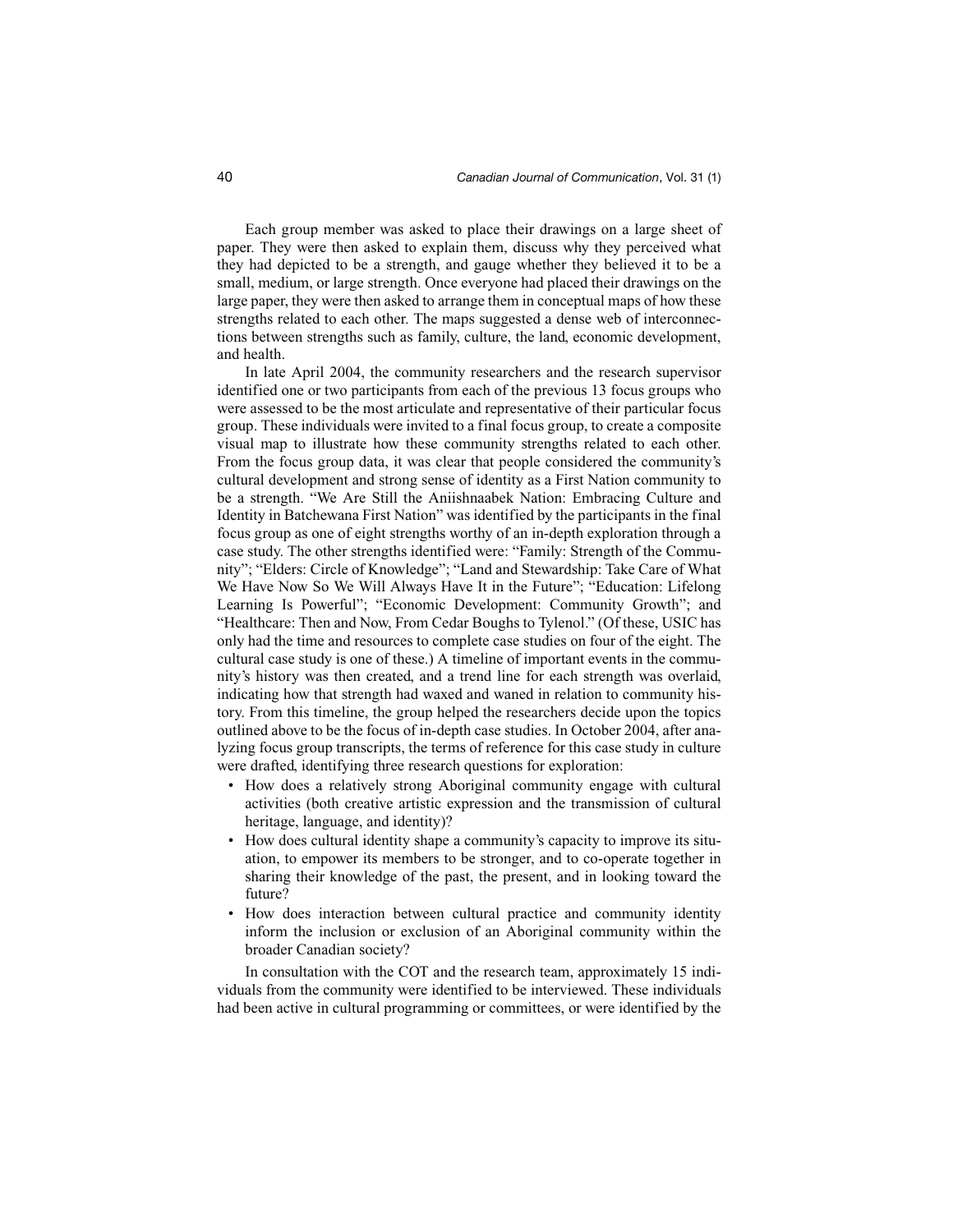community research team and/or the Community Oversight Team members as having some special knowledge of the way that culture and identity had been renewed or preserved within Batchewana First Nation. A further five people were selected somewhat randomly (by convenience) to ensure a range of ages, gender, and level of experience with cultural programming. In the end, seven people with considerable experience (most had been on the cultural committee at some point) and five people with little or no involvement in cultural activities in the community were interviewed.

A set of interview questions was designed (see Appendix A), and semi-structured interviews were conducted by a community member who had been trained in interviewing techniques. The USIC project at Batchewana First Nation was fortunate to have Stephanie Boyer, a member of BFN, conduct all of the interviews for this case study, as well as conduct all of the focus groups in the earlier data collection for the project. This continuity ensured a high quality of data collection while building community capacity. One of the final questions asked the participants to identify other community members who might have a somewhat different perspective regarding culture and identity, and others who might be able to enlarge the researcher's understanding. This resulted in identification of two or three additional interviewees.

The focus group report and transcriptions, some preliminary questionnaire data, together with the interviews conducted in the course of this case study form the basis for this article. In the USIC project, all of the focus groups and interviews were recorded, transcribed, and coded by breaking the transcriptions into a series of meaning units. This allowed the researchers and authors to become familiar with the data, and allowed the theory(ies) to emerge, ensuring that the theory was "grounded" in the research data, not imposed by the researchers. Grounded theory analysis (Glaser, 1993) was used to develop a thicker description of how culture is practised in Batchewana, the value that the people feel cultural practices have, and, wherever possible, how the practices produce these positive social effects. Working from the perspective of grounded theory, it is important to acknowledge how these participants understand culture from an indigenous perspective before detailing some of the cultural practices that have created a sense of renewal.

#### **An Indigenous perspective on culture**

Anthropologists have debated the definition of culture for decades. As Clifford Geertz (2001) has said of culture: "The trouble is that no one is quite sure what culture is. Not only is it an essentially contested concept, like democracy, religion, simplicity, or social justice; it is a multiply defined one, multiply employed, ineradicably imprecise . . . " (p. 11).

While agreeing on a simple definition of culture is difficult, participants in our discussions demonstrated a holistic and inclusive definition of culture. A wide range of activities were identified as being encompassed by culture, and culture was identified as flowing through every aspect of life. One research participant expressed the view that culture formed the basis for all of the other strengths in the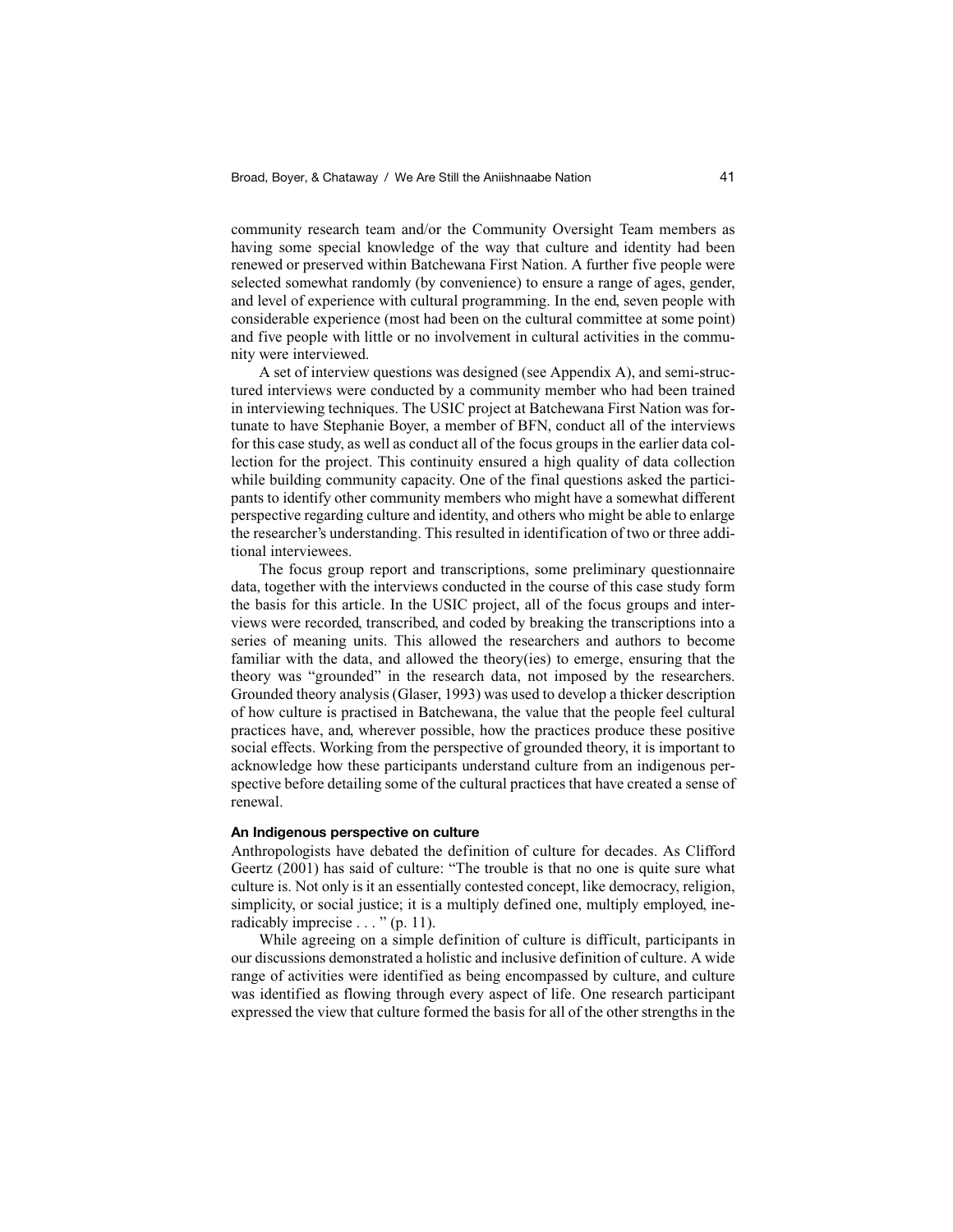community: "Your culture, that's your foundation, your basis, your fundamental. If you don't have your fundamentals down, it's just going to crumble . . . Everything depends on having a strong foundation" (FG8C).

This integrated, holistic worldview was identified as an essential aspect of being Aniishnaabe, and a part of maintaining balance in one's life. It is not something that one can choose, or not choose, but rather flows throughout one's private and public life. As one participant phrased it:

Our way is not a way to be used when you need it; it's something you have to live every day. . . . You have to incorporate it into every part of your life. . . . When they talk about that circle and the balance, you can't only be in politics and not be cultural, and you can't only be working in social work and not have part of the culture. That's a non-Native perspective. . . . The old way and the traditional way is that everything is equal. There has to be balance . . . (I-1F)

At the same time as everything is seen as interconnected and interdependent, the need to be firmly grounded in culture, meaning primarily tradition and the teachings of the elders, was stressed in both focus groups and interviews. Tradition was viewed as a living and evolving thing, requiring creation of new approaches on a daily basis:

Not that we have to go back and live in buckskin but it's what is in our hearts and what we learn and what we know because . . . material things will always change but it's our teachings that are inside of us, that's where [culture] is. (I-IA)

One of the most striking features of our participants' description of culture in a holistic sense is how it dovetails with the opinion of experts from across Canada who recently concluded that culture has three elements, "tradition (heritage), creation, and patterns of living," each of which "supports the others and is necessary for the other two to function" (Stanley, 2004, p. 20). Understanding culture as taking place within networks of social relations makes sense within an indigenous perspective, as the emphasis is on substantial benefit of cultural activities to both individuals and communities (see Cajete, 1999). For example, on an individual basis, "strong ties" such as those among family members or close friends may provide support to an ill or grieving member, while "weak ties" may provide access to letters of reference for employment or access to knowledge key to solving a particular problem. On a community basis, these networks increase a community's capacity to deal with adversity, through strengthening the community's resiliency. Within this framework, tradition, creativity, and patterns of living are intertwined and intrinsic: it is only through this inclusive approach that we can "hope to make sense out of the social effects of culture" (Stanley, 2004: p. 21) in the context of the Batchewana First Nation.

# **Culture and renewal: Overcoming trauma**

Like many First Nations communities, Batchewana experienced a substantial period of time when practising cultural activities such as speaking the language, hosting gatherings, or holding traditional ceremonies was either forbidden or illegal. The research participants spoke of the residential schools, the censoring of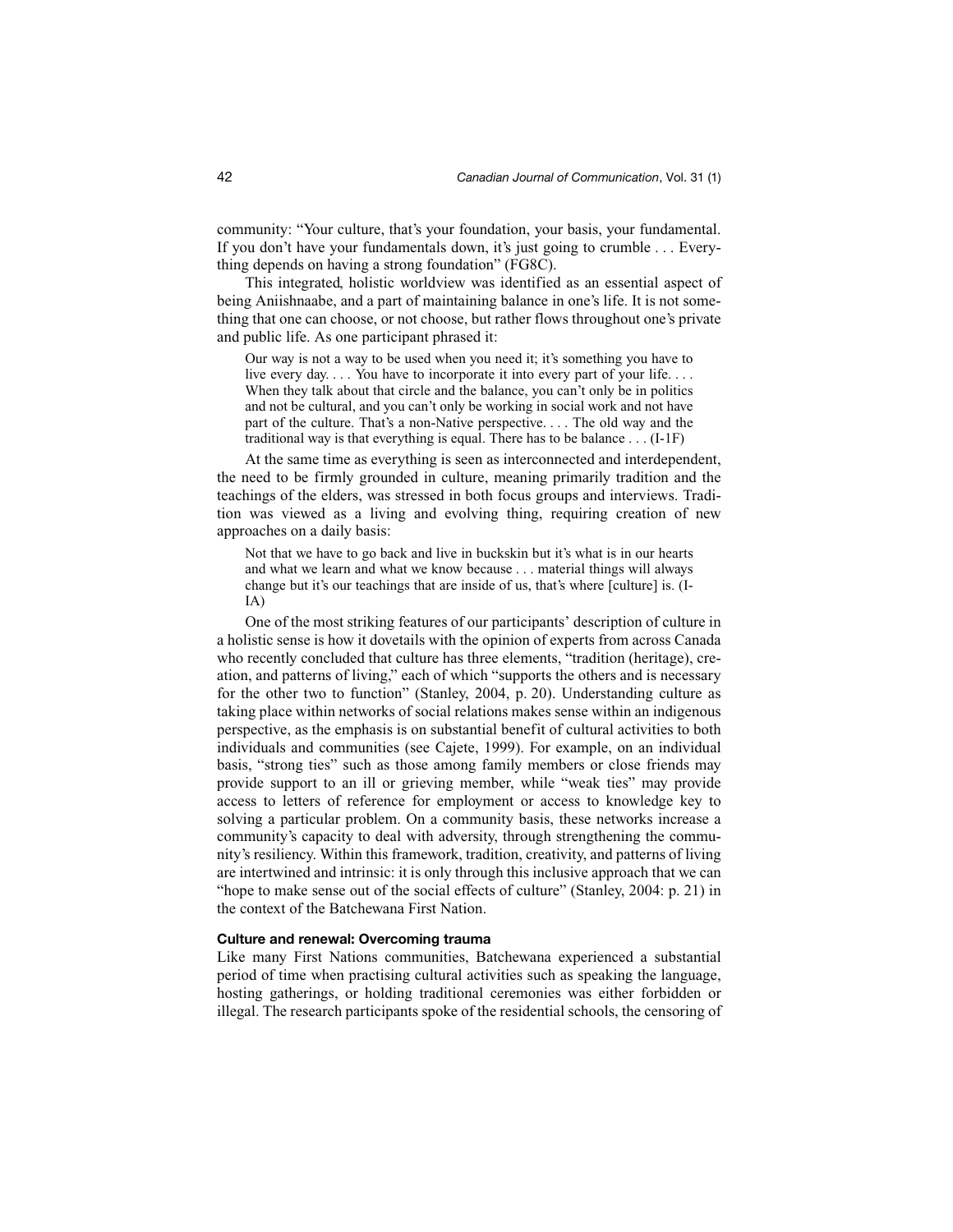ceremonies and languages, and the attempt to turn the Aniishnaabe people—traditionally a hunter/gatherer society—into farmers as examples of ways the culture had been almost lost. Many people came to believe that cultural activities such as drumming, dancing, and ceremonies were evil, and felt threatened by the few people in the community who continued to practise them. Alternatively, people found a way to be seen, at least, to be combining the old ways with the new. The last living midwife in the community, for instance, who used ceremonies and natural medicines to help community women in labour, also went to church every Sunday:

That was something that she had to do you know because if she didn't do that, what would happen in her day if they got caught doing ceremonies? So it's almost like a survival thing, it almost becomes a part of you. (I-1A)

During the period of severe oppression, the Aniishnaabe culture did not entirely disappear, though many people did not speak about it. A few interviewees spoke of the shame or embarrassment of belonging to a family that continued to practise the "old ways"  $(I - I A)$ . These experiences have become part of the collective identity for many community members, a marker of their commonality and their distinctness. One individual who works in human services put it this way:

We come from collective traumas. We have a different approach. . . . We're offspring from the residential school era so we have that in common. We grew up with that type of dysfunction as a commonality so we understand each other. We can look at each other and say "look how far we come," [as] opposed to a non-Native agency coming in to say "look how bad you are." Right there, there are two separate approaches to situations and I think that's what makes us different. (I-1A)

As the local residential school closed in the late 1960s and the political consciousness of the era raised awareness and brought a renewed pride in being Indian, residents of BFN also began reclaiming their culture and renewing some of the cultural activities. Speaking of this time of reclamation and renewal, one participant suggests that:

over the last twenty-five years . . . there's been an enormous cultural awakening in our community. . . . [There are] still people that will reject our own way of who we are, but back then it was a lot worse because you're fighting everything you grew up with. (I-1A)

This latter point is reiterated by an interviewee whose father had been raised in the Roman Catholic faith and was beaten if he did not go to church. When he discovered an affinity for traditional spirituality after attending a longhouse ceremony in another community some 40 years ago, his first impulse had been to build a longhouse in Batchewana First Nation. This is because "when he went inside the longhouse [at Akwesasne] . . . . [and] entered that ceremony, he said it was almost as if he was at home" (I-1A). The people at Akwesasne gave him ashes from the longhouse fire to start a ceremonial fire in his own community, but suggested that he talk with his own elders to learn about ceremonies that were specific to Aniishnaabe people. Back in BFN, the elders started to talk to him: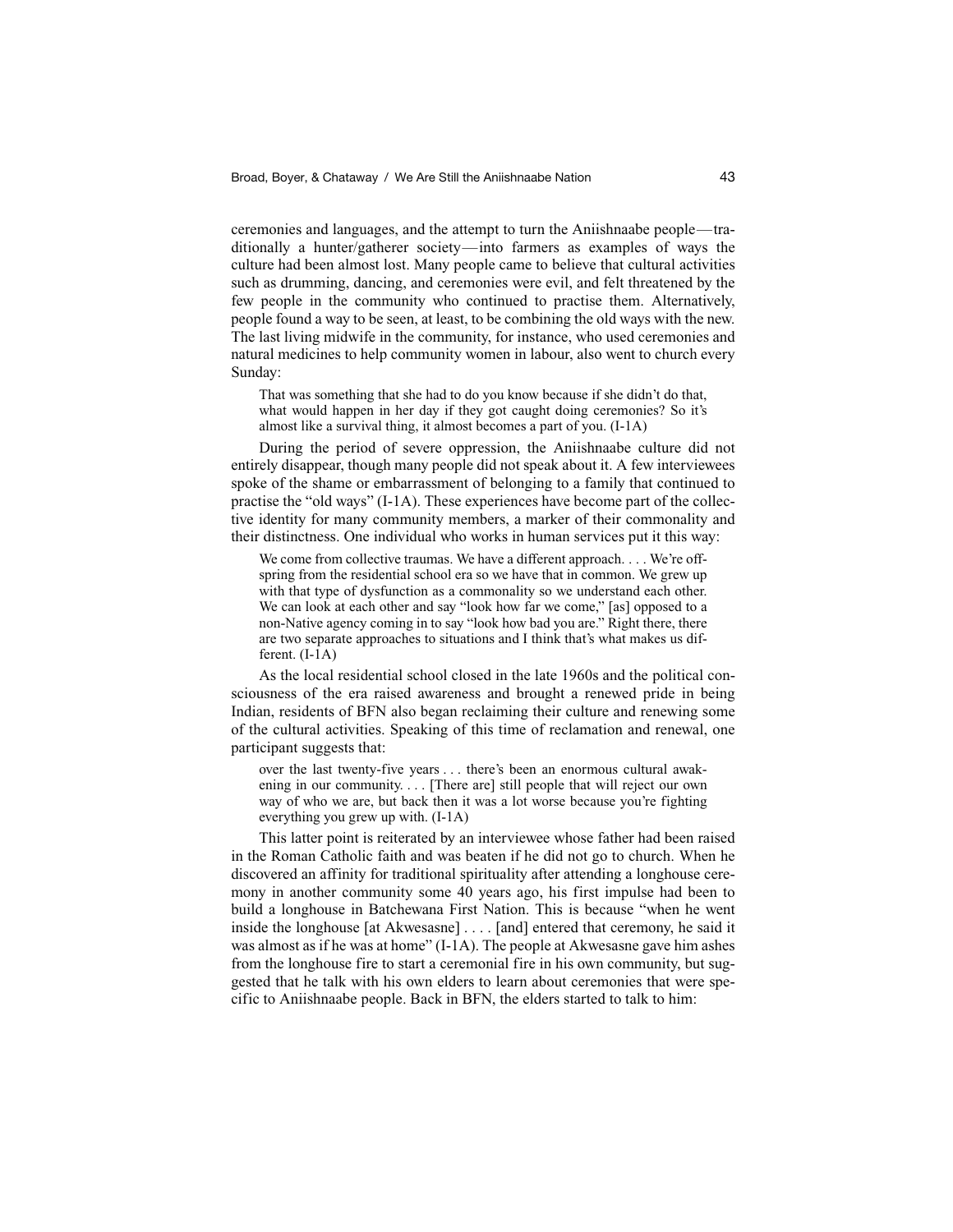They ended up putting him out on a fast . . . and that's how he started . . . he said when he came upon this [spiritual] way . . . it made him strive to be a good person. And he said that in his [earlier] life [he was told] that the Creator must have made a mistake when they made Indian people . . . [but] then when he discovered our own ways he knew that the Creator [hadn't]. It was self-acceptance, self-growth. (I-1A)

That said, some of BFN's traditional knowledge was lost during the "bad times" and had to be obtained from others outside the community, particularly when it came to some of the ceremonies. As one participant explained, there were not "many resource people in the area so we always had to get . . . [outside] Ojibwa people . . . that grew up with their teachings . . . to come in and speak" (I-1D).

The re-establishment of the pow-wow was perhaps one of the most symbolic moves in terms of recognizing the resurgence of the culture. Before the pow-wow grounds were established there was sometimes drumming late in the evening in one section of the community. However, in the late 1970s or early 1980s a group of people simply started clearing the grounds where the pow-wow would eventually be held—brushing the area and building the arbour, despite the fact that no approval had been obtained from Chief and Council. While the pow-wow is a social gathering distinct from ceremonial or spiritual activity, participants were quick to identify it as one of the most significant milestones signalling a return of the celebration of being "Indian":

Pow-wows are viewed in the community as more of a social activity. But when you really think about [it] . . . a pow-wow is a ceremony celebrating life and that's why our outfits are made from all the colours. The colours represent creation and what is out here in the universe. (I-1A)

As suggested in the above quote, the revival of the pow-wow also stimulated the renewal of a number of traditional arts and crafts: beading, leatherwork, and regalia-making. The formation of a dance troupe and the development of singing groups and drum groups were also associated with the revival of the pow-wow. The dance troupe involved a large number of people ranging in ages from eight to forty, and other community members were called upon to help make the outfits and organize fundraising drives so that the troupe could travel to various powwows and competitions. Several participants spoke of trips to Ann Arbour, Michigan, and the Skydome in Toronto as being highlights for the dancers. In short, research participants emphasized that the activities of the pow-wow—dancing, singing, socializing—contributed in many ways to the identity of First Nations people. As one participant described it:

It gives you a sense of identity  $\ldots$  it makes you realize that you're a First Nations person and dancing is just a way to celebrate that. . . . I guess it's a universal thing where all tribes can come together and celebrate. . . . And then as well we have our own different cultural rites and rituals as Ojibwe, Cree ... the different Nations. (FG-1A)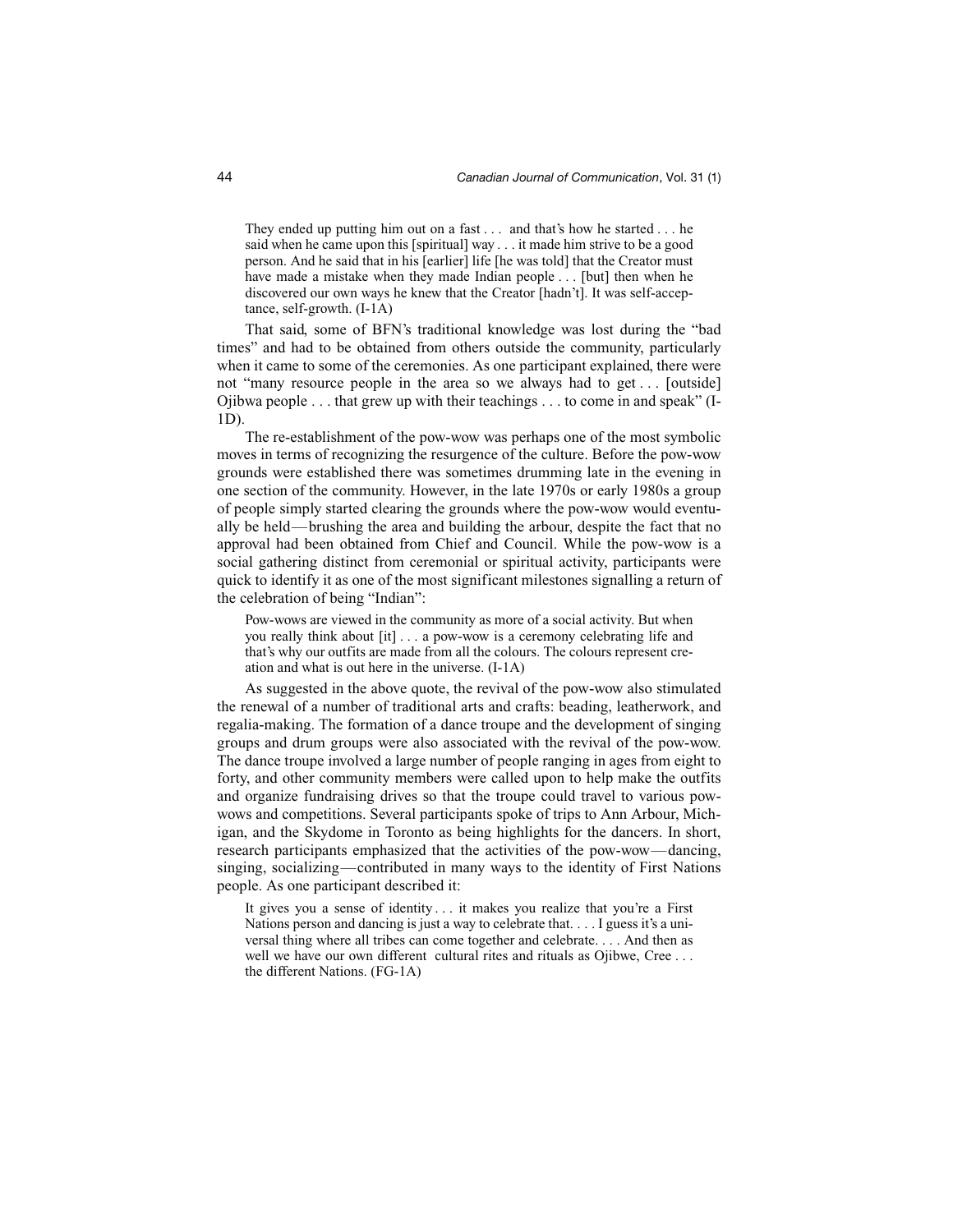### **Spirituality—a way of life**

While the pow-wow was probably the most visible cultural activity to emerge from the research, participants also mentioned other cultural activities as contributing to this sense of identity—several art displays that had been shown at the Band Office, for example, and a recent photo exhibition that had been curated by a BFN member. In addition, there were many references to, and discussions of, the spiritual teachings—often called "traditions" or the "red road" or quite simply, "ways." Participants referred to pipe ceremonies, sacred fires, the Seven Grandfather teachings, smudges, "putting down the tobacco," sweat lodges, sunrise ceremonies, naming ceremonies, and rites of passage. Clan feasts and "finding our colours" were also mentioned. Some of the participants felt that the spiritual teachings were the foundation for their life and an extremely important part of the culture. The comments of one participant demonstrate the intrinsic nature of culture when it reveals itself through spirituality: "It's what is in our hearts and what we learn and what we know because time . . . [and] material things will always change but it's our teachings that are inside of us, that's where it is"  $(I - 1A)$ .

Another person described how the spiritual teachings were part of the daily routine and part of the family's lifestyle:

On a personal level . . . you get up [in the morning], you give thanks and you smudge and it's a way of life. . . . When we have our clan feast and when we have our women<sup>['s]</sup> . . . sweat lodge or our fast or anything to do with . . . our drum . . . sometimes we get some of the pipe carriers to be there . . . we don't go through a program or any committee we just do it on our own. (I-4D)

Another individual spoke of how learning the spiritual teachings had given her a sense of belonging—a feeling of "rightness"—that other religions had not provided. After being fostered by a Christian family she had adopted that family's beliefs and become a born-again Christian. However, there was, as she explains:

always something missing. . . . When I got to university and started learning about the culture and spending time with elders and learning about traditional ways and the values and all that, it just sort of all fit and clicked. . . . "Yeah, this feels good." (I-F)

While some research participants had rejected Christianity in their return to the older traditions, other members spoke of integrating Christian and traditional beliefs—a point that well demonstrates one way that cultural practices can evolve. On the whole, this also seemed to be an acceptable way of practising one's faith. As one participant explained: "The community has respect for the different way[s] we honour the Creator. . . . [As you can see from my drawing] I have a church and a sweat lodge" (FG-4D).

In fact, one of the most remarkable features to emerge from the discussions about spirituality in the focus groups was the compatibility that many participants saw between traditional spiritual teachings and Christian teachings. People appeared not to see combining traditional spirituality with other beliefs as a problem, and several participants indicated that they respected the belief systems of everyone. At one focus group meeting, an individual explained that she says her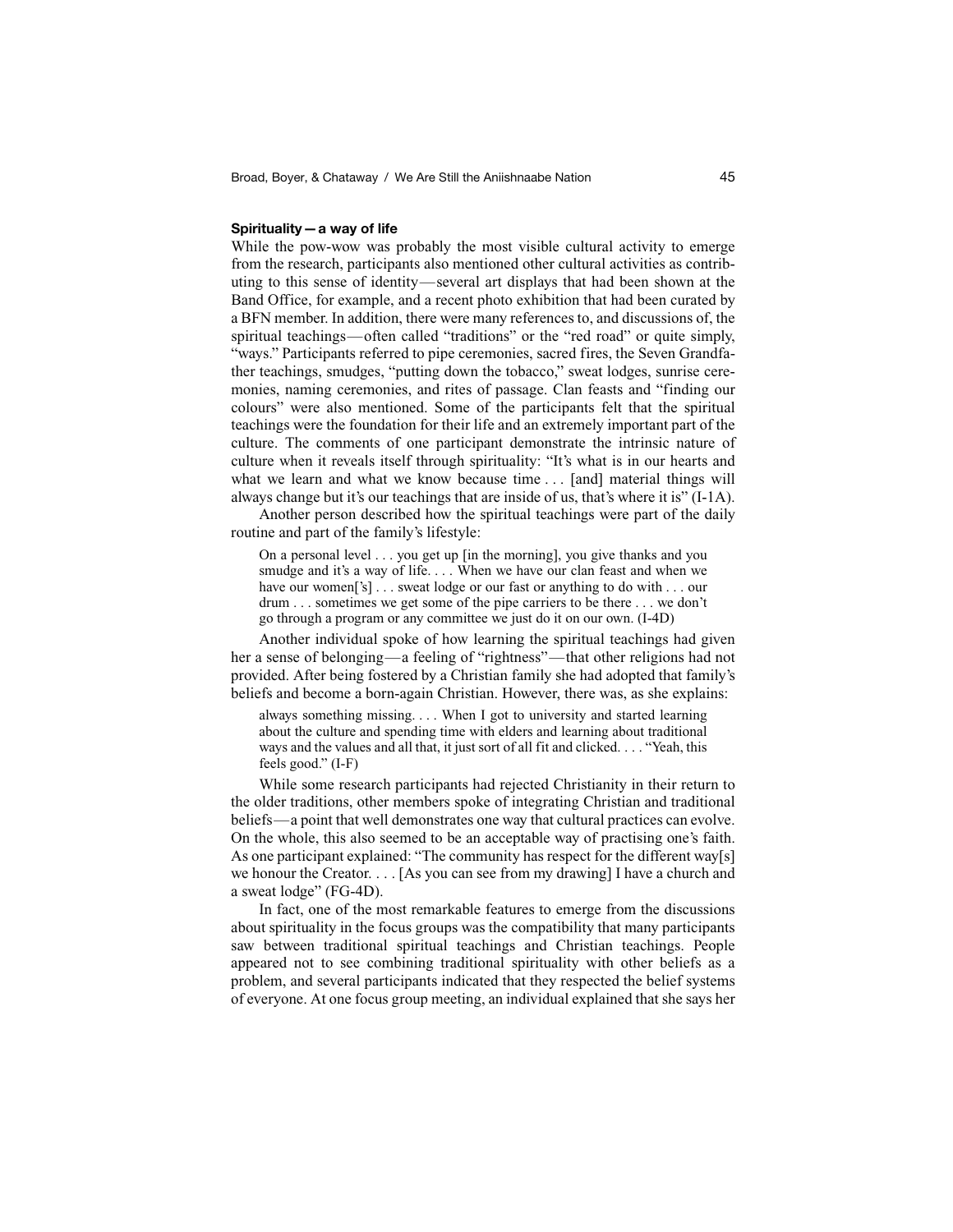prayers to the Creator and offers tobacco daily, but that she also respects the choice of others to attend Christian services. In response to this, another participant stated that although she was a staunch Christian, she would like to learn more about the traditions as she felt that this was a part of her culture that she still wished to develop.

One elder indicated that the respect for differing traditions and practices is one area where the cultures are beginning to meet, and that the priest has invited her to be part of the church services she attends while also practising her traditional spiritual path:

I get up, say my prayers and then I ask the Great Spirit to help me for that day. . . . I smudge and put my tobacco down . . . you know I still go to church even though I . . . am walking that spiritual way, the Native way. A lot of times the priest will ask me to go down and bless the waters because it's the woman's job to bless the waters . . . so I [do] that with my tobacco and my feather. (FG-5C)

Traditional medicines and healing practices were linked to the spiritual teachings, and a number of research participants referred to "our sacred medicines." One elder knew a great deal about the medicines and provided instruction to others about how to collect, store, and use them. Others felt that the traditional health program was a good example of "culturally appropriate services where we actually take care of our own" (I-1A). People spoke of several aspects to healing including collecting the traditional medicines, learning from a traditional midwife, and the use of medicine men and women to provide alternative therapies. They emphasized that Aniishnaabe culture was founded on a holistic approach body-mind-spirit-emotion—and that the traditional ways of healing were based on methods that address all four aspects.

The renewal of the culture has meant that community members were now well aware of where to go within the community for the traditional teachings and who to contact for the various types of spiritual practices. Unlike the experience of the community member who 40 years ago had to search for the knowledge from other communities and in so doing join a kind of underground society, this information is now readily available to those who want it. For a community that has experienced such a collective trauma, the revitalization of cultural activities and spiritual practices in the past 20 years or so has been not only dramatic, but quite remarkable.

#### **Transmitting culture across generations**

In the final focus group, when participants pulled together the maps generated by the previous 13 groups, participants chose to place elders at the top of the map to emphasize the important role they play in conveying cultural knowledge and teachings to future generations. They gave elders the subtitle "Circle of Knowledge" because of their important position as an intergenerational link—enabling the circle of cultural knowledge to be completed through their passing on of this knowledge to those who would carry it forward to future generations. This process of transmitting the culture on to youth was a high priority among many of the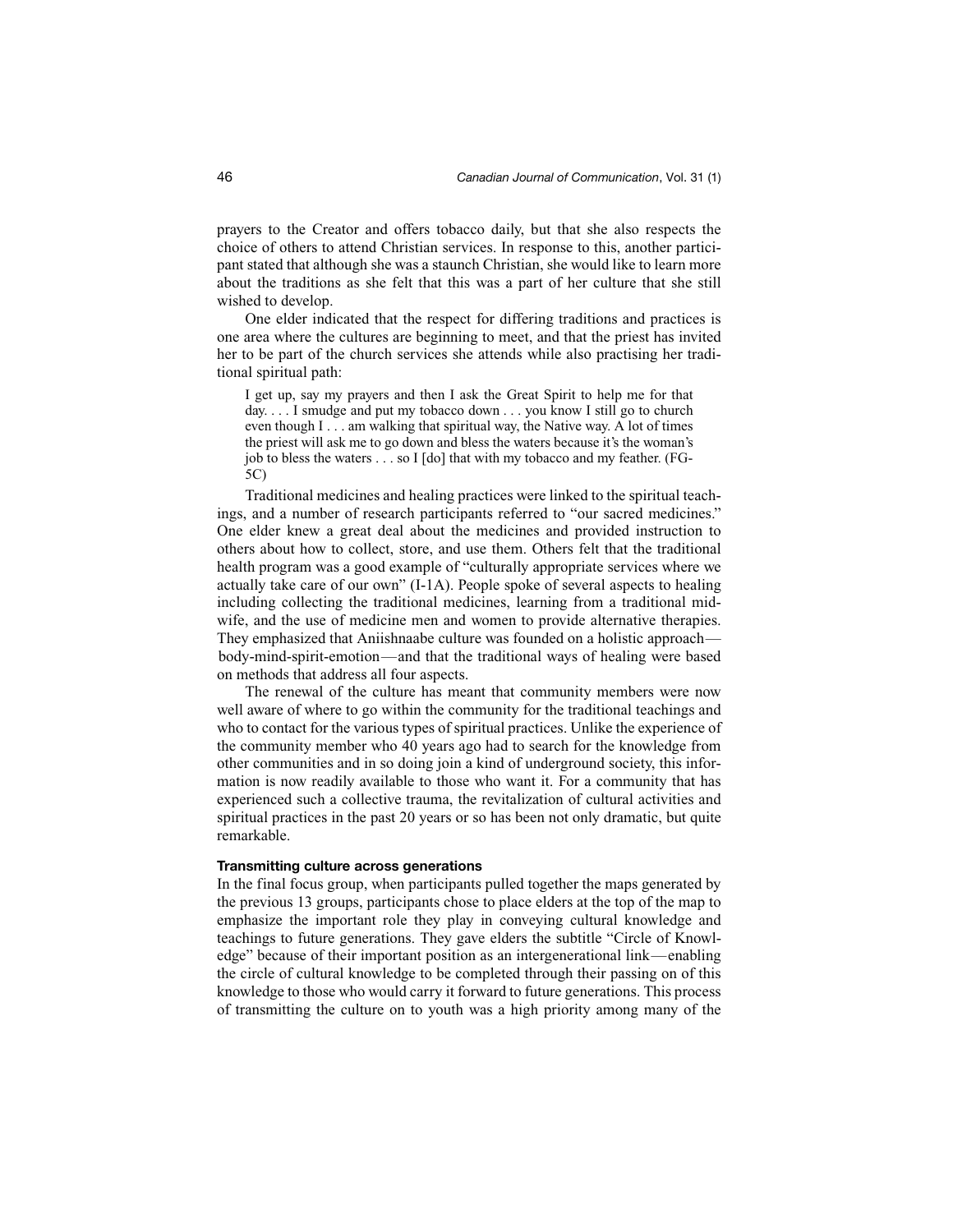research participants. Several people discussed how the resurgence of the culture and related activities had given today's youth a much different perspective on Aboriginal culture than they and their peers had experienced. Several of the research participants felt strongly that the teachings and traditions needed to be passed on to the next generation, or even the next seven generations as the traditions teach: "You have a responsibility to share that and to teach that to other people. . . . What is the point of receiving those teachings if we're not going to pass it on to somebody else?" (I-1F) Another said: "I think the role of the [culture] committee is to bring back the culture and to show it to the younger generations  $\dots$  so that way they can pass it on to their children.  $\dots$  " (I-1E).

Participants identified a number of ways that youth in BFN have been engaged in cultural activities. The youth attend and participate in the annual powwows including the dancing and regalia-making, and according to some of the participants, most children are now given their "Indian" name at a ceremony. But the cultural renewal at BFN has initiated and/or influenced a number of programs that were identified as particularly significant to this process of engaging youth in cultural activities that are part of their own heritage. One was a day camp where children learned about camping and traditional skills such as canoeing, archery, berry-picking, and fishing. Each of these activities was seen to incorporate the transference of a set of skills with the transmission of indigenous knowledge as embedded in the activity itself. In other words, the day camp not only taught the skills of canoeing or berry-picking, but also exposed the youth involved to a holistic worldview and indigenous knowledge regarding animals, plants, and spirituality. In this way, culture was transmitted to younger members of the community. Other programs identified as contributing significantly to cultural transmission were the "Warrior Down" program, a peer counselling and leadership development program focused on suicide prevention, and a pre-natal program that integrated cradle-making and moccasin-making into activities aimed at young mothers and mothers-to-be. Again, these programs conveyed skills while at the same time integrating indigenous knowledge and indigenous ways of knowing into the teaching and transference of these skills.

As suggested earlier, this process of transmitting cultural knowledge, values, and activities on to the next generation was seen as crucial by so many of the participants. When one was asked if there was anything she wanted to add as the interview drew to a close, she stated: "I would just like to say, teach your kids . . . [and] if you don't have kids to teach, teach others' children. Your nieces, your nephews, your cousins. . . . We have to leave something for our children" (I-1A).

The participants also spoke of how elders transmitted the culture on an individual basis—to their grandchildren, or other children in the community, and sometimes one-on-one with individuals who wanted to learn about specific parts of the culture. For example, one elder spoke of a younger person that s/he had been instructing in the use of traditional medicines for over 10 years in addition to the children's group on cultural traditions that s/he regularly instructed for an hour each week. Several participants mentioned how awareness of the culture was also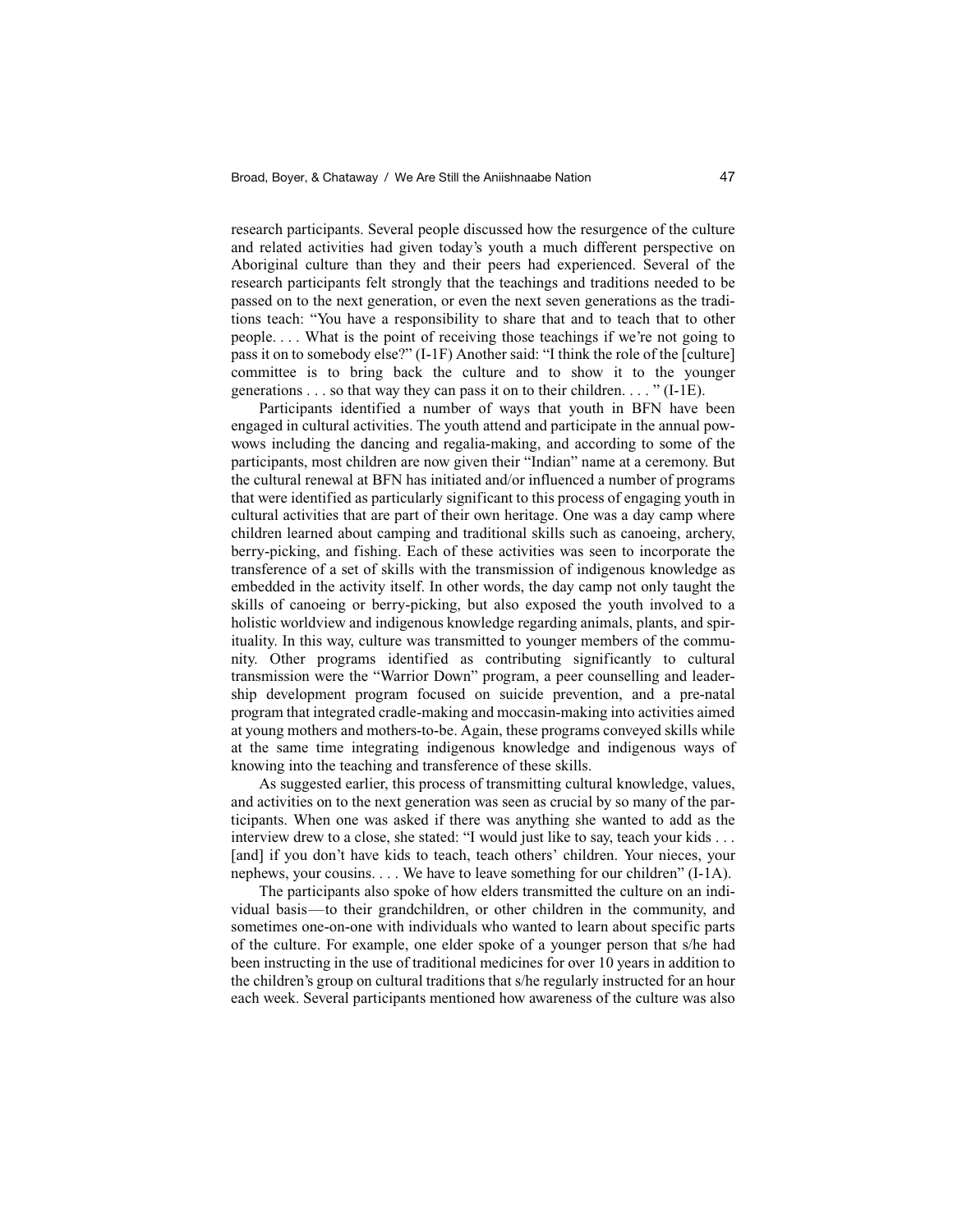increased when elders opened meetings or gatherings with a smudge and a prayer. Workshops, bringing speakers in from outside the community, and regular gatherings and feasts were all mentioned as ideal opportunities to simultaneously teach indigenous skills and transmit indigenous culture.

In sum, research participants described culture as immanent: a process that is imbedded in all aspects and activities of life, whether physical, spiritual, or social. It is a set of traditions, a way of knowing that is transferred through activities, through ceremonies, and through formal and informal teachings. If the suppression of the culture resulted in a collective trauma that affected everyone in the community in some way or other, the collective effort that has gone into reclaiming that culture through the transference of indigenous knowledge has not been in vain. True, research participants recognized that there is a cultural evolution taking place: some practices have been lost, while others require adaptation to meet the realities of today's world. Participants were, however, united in attributing significant value and importance to retaining the culture through the transference of knowledge of indigenous communities.

## **Cultural identity and Aboriginal pride: Community capacity and empowerment**

Every aspect of what we do, everything that happens in our community reflects who we are as a People . . . I'm always so proud. . . . There is a foundation that's laid here that all reflects who we are as Aboriginal People. (I-1A)

There is growing evidence that factors such as cultural discontinuity and the denigration of culture can have a significant deleterious impact on the health of indigenous communities (Suicide Prevention Advisory Group, 2004). Conversely, research confirms that a well-developed cultural identity strengthens community capacity and empowers its members. The evidence in this case study illustrates that in Batchewana First Nation, the growing sense of pride in being "Indian," together with the social cohesion that resulted from the increasing role that culture is playing in the community, has contributed to both individual and community empowerment and capacity.

Research participants contrasted the experiences of their own childhood, during a period when the culture was not as vital as it is today, and were able to provide a number of examples that illustrated a growing capacity to address their needs and concerns without outside assistance. One research participant even suggested that communities in the broader Canadian society could benefit from adopting some of BFN's culture and experiencing the accompanying sense of pride that an active involvement in it brought. Speaking of this connection between cultural involvement and pride, one participant said:

It makes me feel better as an Aniishnaabe-kwe [an Aniishnaabe woman] to be involved in [our traditions] . . . to be proud of my culture and not to sit back and not be ashamed of who I am. So it just makes me proud to be an Anniishnaabe person. (I-1E)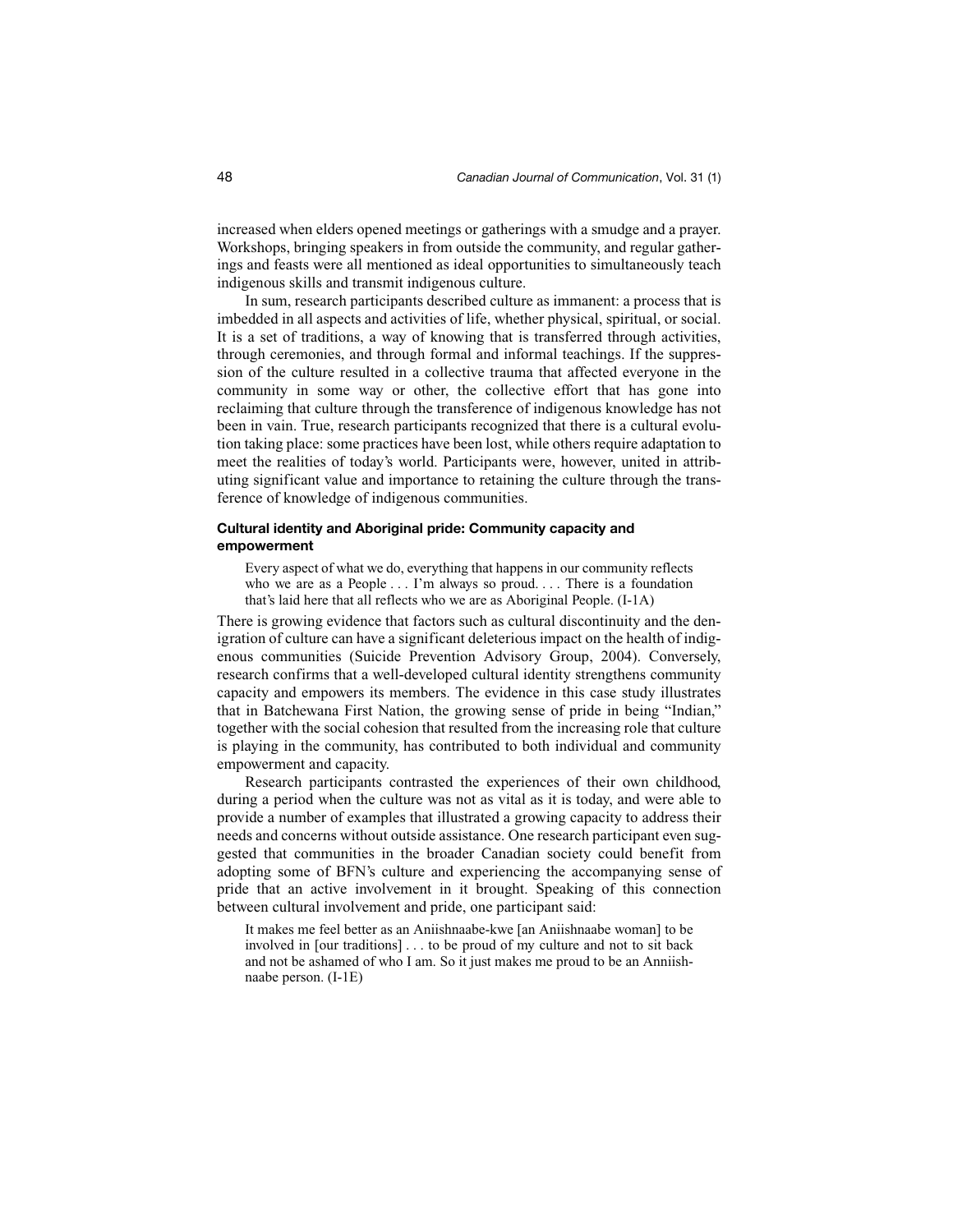Many of the research participants spoke of the revitalization of culture as having had a powerful impact on their lives, an impact that was not possible in years past when the culture was denied and/or hidden. A number spoke of how gradually the culture had emerged from an era of silence, when references to activities such as drumming and dancing were cloaked in terms such as "that stuff" (I-1C). Several participants spoke of how cultural activities were once viewed as "bad" or "evil": "I remember . . . as a youth hearing my family saying that it's evil and it's the devil . . . that is what I thought too until I actually went there  $\dots$  " (I-1B).

Initially, those interested in bringing the culture out of the closet faced opposition. Several people spoke of how the pow-wow—a social gathering free from any religious ceremonies—was staunchly opposed by some at the time of its initiation in the 1970s: "People didn't want to have the pow-wow. People weren't interested in knowing who we were" (I-1C). But other members of the community, eager to proceed despite the opposition and lack of widespread community support, simply went ahead and got the ball rolling:

[This was] a group of people who . . . followed the traditional ways, wanted a pow-wow, wanted to have pow-wow grounds. And they kind of just fought for it. . . . They started brushing an area without Council's permission, without anybody's permission and they just took it upon themselves to start . . . getting the pow-wow together. (I-1C)

Fortunately, this reticence regarding indigenous cultural activities and traditional spiritual ceremonies no longer exists. In fact, there is general acceptance of such practices. As one participant stated, "Now, [that] more people are aware of who we are, I think it has done a complete three-sixty" (I-1C). That opinion was borne out by many of the participants, who felt that people had moved well beyond fearing and/or keeping silent about cultural activities, social gatherings, and traditional ceremonies, to the point where people now took pride in participating in them:

People openly discuss things in the hallway or at community functions. And they're more proud to say that they are a traditional person that attends ceremonies or picks medicines or is involved in healing. There is less shame involved. We are more proud.  $(I-1G)$ 

What the case study revealed, in fact, was that as one individual became empowered through participation in cultural activities, a ripple effect occurred whereby interest was stimulated through family connections into the broader community. One individual who is known to be following the traditional ways spoke of his family's growing acceptance and then pride over his membership in a drum group:

 [No one in my family] has done that before. When I did it I had uncles asking "What are you doing that for?" As it grew they had to accept that it was what I was doing and you know now those same people say, "Where did you guys go this weekend? How did you do?" (I-1B)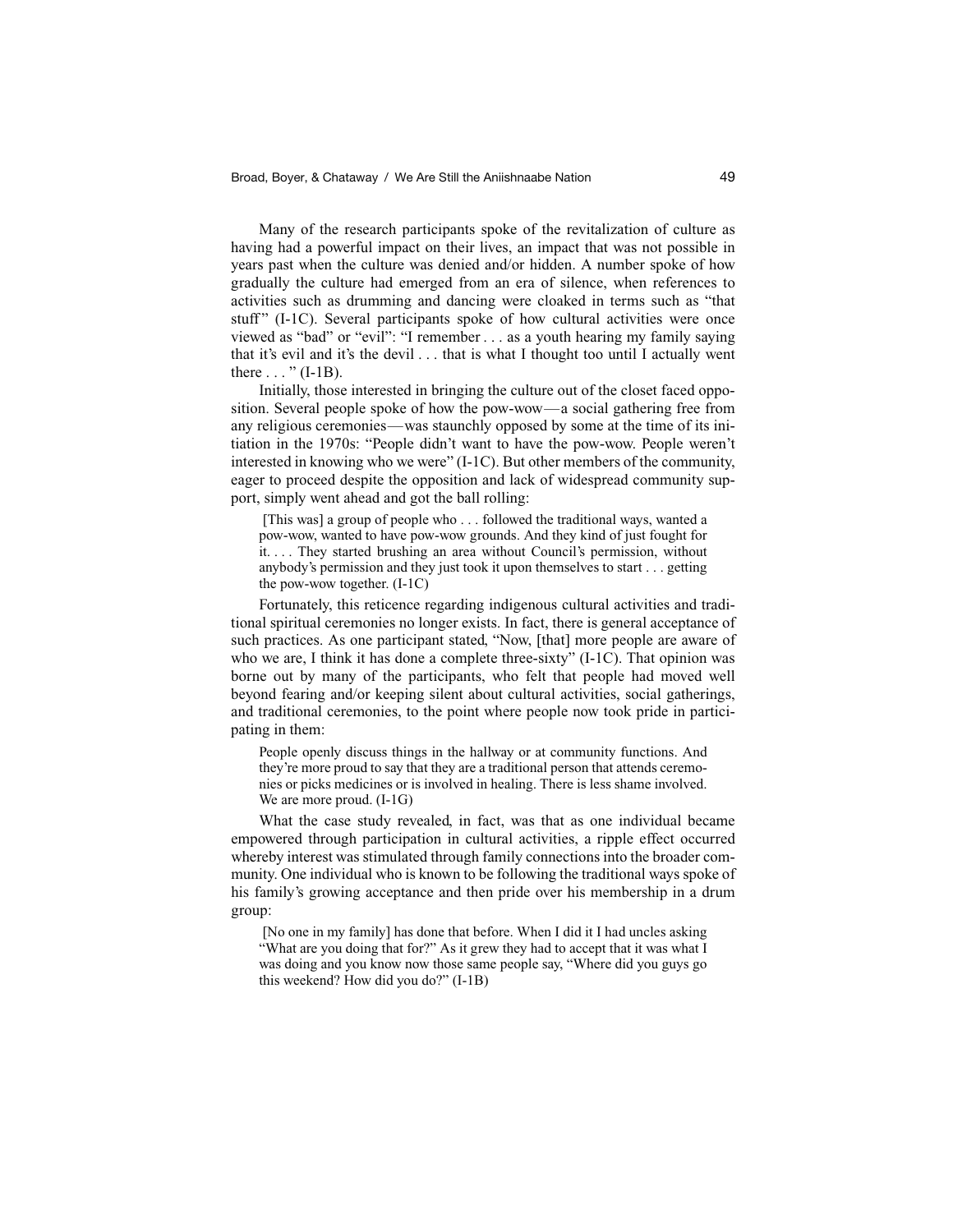One woman spoke eloquently of having left home in her late teens, anxious to leave behind the "fighting and drinking and drugs" that she felt were simply part of being Indian, then finding that leaving her community behind was much more difficult than she had anticipated. She found that going to university and being part of a Native Studies program gave her an opportunity to appreciate her culture:

When I left here I could care less if I saw another Indian for the rest of my life. . . . [Then] I went to [university] and it was like thank god I'm here and there are like 400 other Native people here and they all want to go to school and they don't drink and they don't party and we all want to go to class and we all want to learn and it was just awesome. (I-1F)

Other participants spoke of their new-found pride in being Aniishnaabe, and how the cultural activities now available in the community had brought families together and provided opportunities for young people that would allow them to grow up following a healthy lifestyle:

It's been a positive influence on myself and on my son. It kept him out of trouble and . . . it gave him a sense of pride, a sense of identity and it kept him busy on the weekends. . . . Some people like to go to the bars and dance a lot on weekends. I like to go to pow-wows and dance and stay sober and show my son that there are better options out there. (I-1D).

The resurgence in cultural activities, especially the social gatherings, has also provided an opportunity for families from different groupings within the community to come together. Batchewana First Nation, like many other indigenous communities, was traditionally structured in a complex system of families and clans. The traditional culture provided for annual separations into small groups, quite unlike today's close association of BFN members on reserve lands. This has contributed to the need for creativity by BFN members in developing social relations that reflect today's realities but also reflect the traditional cultural values and precepts. Several of the research participants spoke of the changing community dynamic and the gradual renewal of social relations:

I know so many people who bring their kids [to the pow-wow] and back like maybe twenty years ago we wouldn't see them at a pow-wow ever. . . . [These are] people [who] come from families where it was a big "no" to be involved directly with their culture. . . . The [pow-wow has also] brought together families that . . . didn't really have much interaction [before]. (I-1D)

Although research participants recognize that there are still divisions within the community, they credit the cultural activities that have been co-ordinated in recent years as having brought the community together in many ways. Participants also recognized that not all First Nations have this strength:

The pow-wow and Aboriginal day [and] feasts . . . provide for the whole community, and are there to try to bring the community together. . . . There are reserves that are close by that don't have any of that, that aren't actually . . . aware of any of that. So I think that our First Nation is very strong to have what we have, to help us learn about who we are. (I-1C)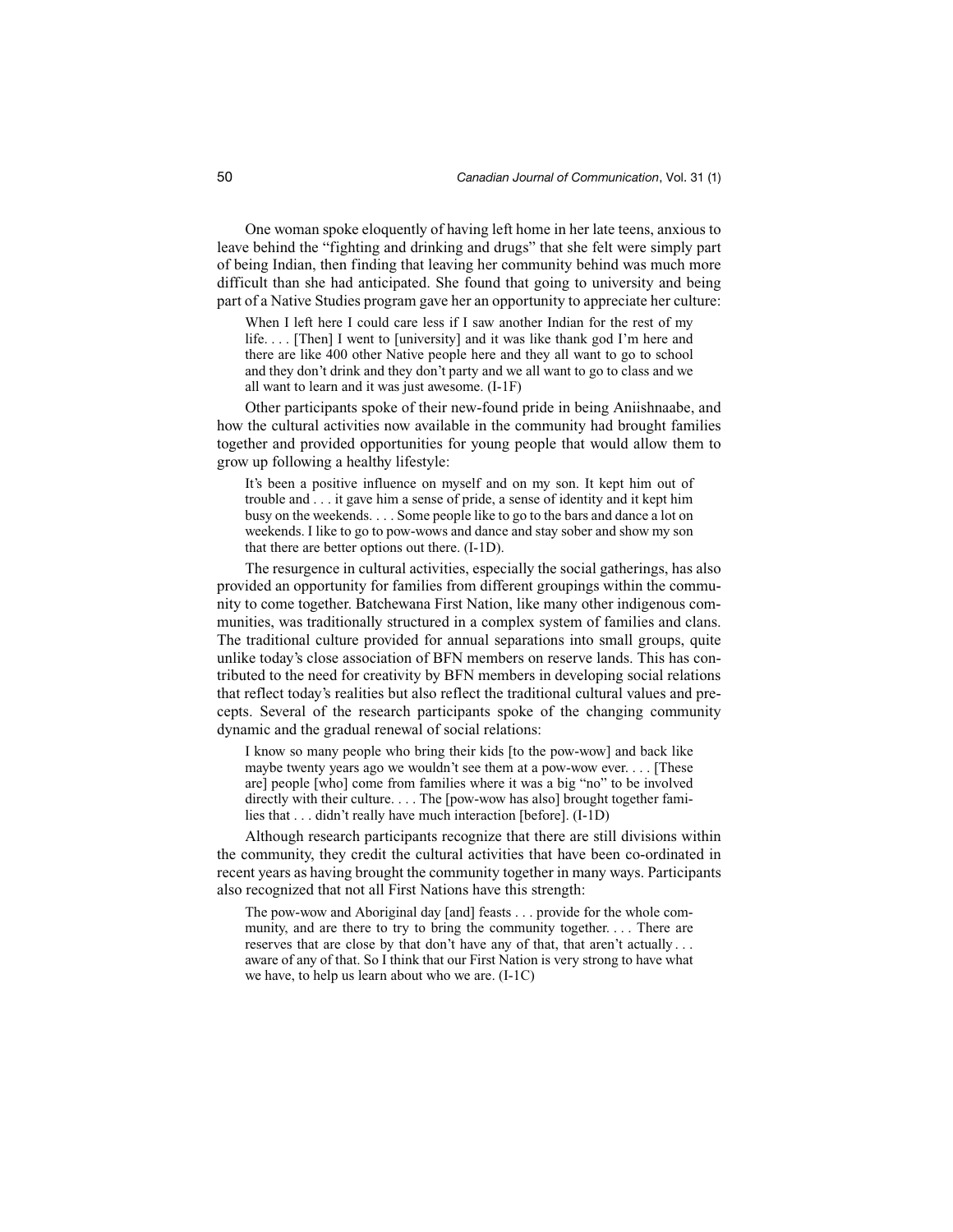Some individuals spoke of how they had taken this new strength that came of taking pride in their culture to advocate on behalf of themselves and others. Two individuals spoke of how they had advocated against the portrayal of Aboriginals in the school system, prompted by their observation of stereotypes in their children's homework. One child was asked to outline the reasons that living offreserve would be beneficial, while in the other case Aboriginals were portrayed as savages: "So we were doing his homework and it said . . . that 'the pioneers would park their wagons in circles to ward off the savage Indians' . . . I went right to the school the next morning" (I-1A).

Research findings show that as the participants at Batchewana First Nation found more and more opportunities to engage in cultural activities, their sense of identity and their pride in that identity grew. As a result, a stronger sense of community developed. This sense of individual and collective empowerment continues to have a ripple effect throughout the community, bringing families closer together and helping to overcome some of the divisions caused by the disruption in the social fabric that occurred as a result of European contact and the subsequent dislocation from traditional lands and a way of life. As individuals become empowered, they are able to advocate for change at a more systems-wide level, creating an ongoing cyclical effect.

The research at Batchewana First Nation also revealed that this growth in cultural awareness and activities has given community members a strong sense of confidence that, in turn, has contributed to community capacity in a wide variety of areas. Community members attributed the substantial efforts BFN has made to regain its land and have its treaty rights recognized to their increased cultural strength. They also compared themselves to "non-Native" cultures and discovered that there are some culturally specific practices that are worth sharing with other cultural groups, including the dominant Eurocentric culture.

Building social relations of trust is now recognized as a key component to growth and development (Chataway, 2004). The pow-wow, as discussed above, functioned in this way, bringing the community of BFN together and bringing the Aniishnaabe culture out of the closet within the community. It also brought people from outside the community into Batchewana First Nation:

 [The pow-wow] was marketed for everyone to come and share the experience and maybe some of the non-Native people from the surrounding communities or surrounding areas were able to participate. As a result, [they] became more accepting of Aniishnaabe culture. . . . And people, not just mainstream Canada, they're more accepting. (I-1G)

Research participants spoke about how the pow-wow built bridges between Batchewana First Nation and other First Nations, particularly those along the North Shore of Lake Huron, but equally how—as the pow-wow gained a higher profile—this extended to many communities well outside the region. As the above quote illustrates, the pow-wow also helped to develop relationships with "mainstream Canada"—relationships that continued to develop as people across the various communities became aware of each other's cultural activities. For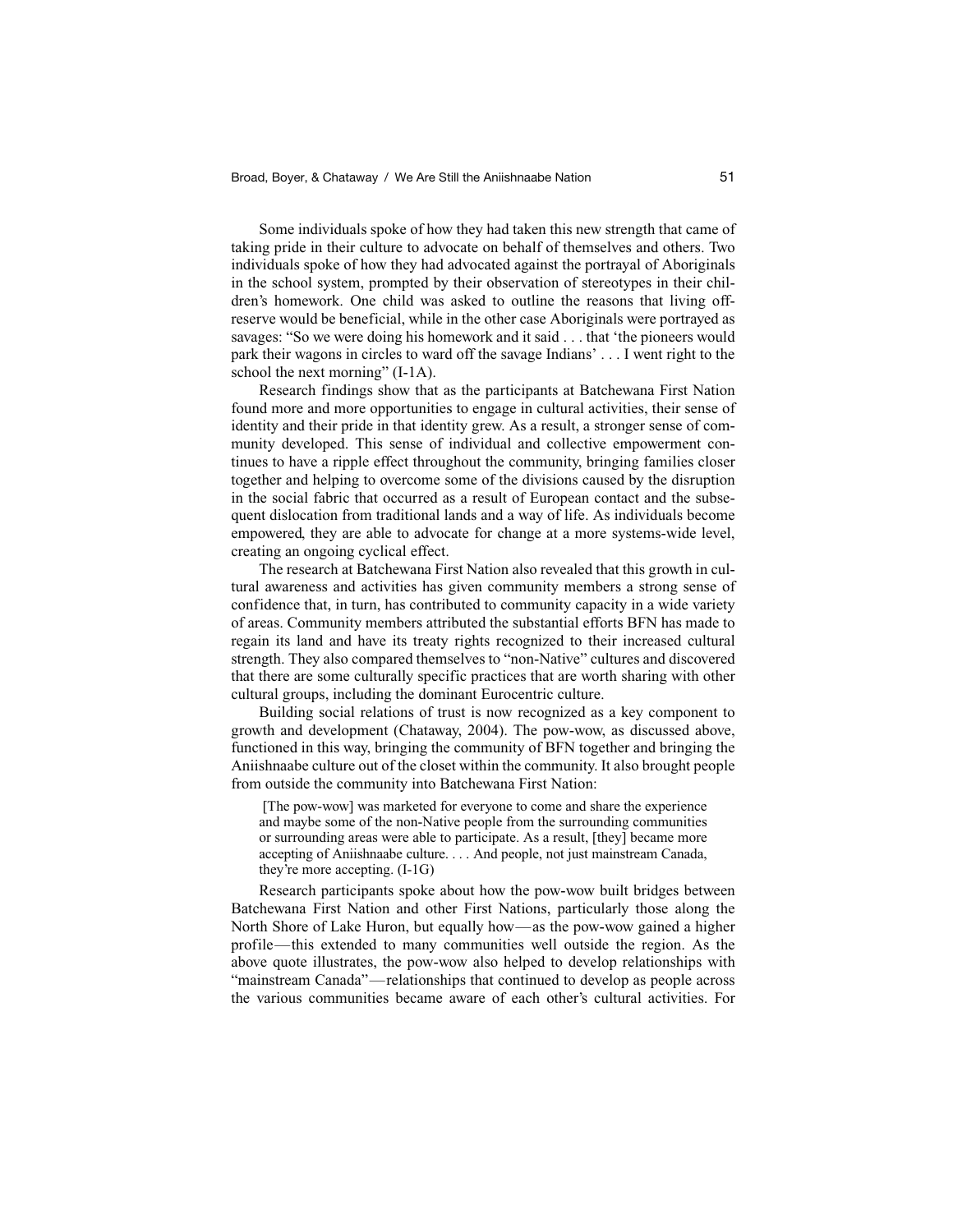example, research participants spoke of a Fall Festival event in Sault Ste. Marie where dancers from BFN collaborated with ballet dancers from a dance school in the city to perform at a widely acclaimed event; of a BFN entry into the Community Day parade in Sault Ste. Marie; and of visitors from Belgium, Germany, Hong Kong, and other countries attending the pow-wows.

As suggested earlier, the return to cultural traditions also strengthened the community's capacity to fight for their treaty rights, including fishing rights in Lake Superior (the Agawa case),<sup>3</sup> and to regain their land. Whitefish Island, a traditional gathering place for First Nations from across North America, was finally restored to BFN in 1990, while Rankin Location, the largest of the four pieces of land belonging to the community, was purchased in 1949 but not given official reserve status until many years afterwards. One of the research participants explained how culture contributes to the assertion of political rights:

Before we would have sat back . . . [but now] we had a couple of cases go to the Supreme Court.... Becoming more aware of our culture [has made us]... self-confident to go forward and start fighting for our rights. (I-1E)

Another example of this increased ability to take control of, and responsibility for, meeting the community's own needs was mentioned by a research participant when discussing economic development—incidentally, one of the eight major strengths that had been identified by Batchewana First Nation in the earlier focus groups. BFN was the first First Nation in Ontario to establish an industrial park, and it also has a hockey arena, a daycare centre, owns its own educational institution, and has a high level of educational achievement in comparison to other First Nation communities. This participant indicated that at least some of this economic development is attributable to BFN's growth in cultural involvement:

Our economic development strategy . . . was started ten years ago and within the vision of that strategy it indicates that we're a self-determined, self-directed community that is tolerant of people's visions and religions regardless of their perspectives. . . . A lot of the activities in economic development are based on that vision statement. (I-1G)

Pride and self-confidence, a strong sense of identity—these are all evidence of an escalating and healthy cultural engagement. Some of the participants stated that the traditional spiritual teachings provided the foundation for this growth and were also responsible for having sustained the community through the bad times. In a focus group, one participant drew a survivor on a desert island to illustrate how the Seven Grandfather teachings kept the community going in this way, explaining how though "the original missionaries arrived in Batchewana village in the sixteen hundreds . . . [and] came here to civilize and change us . . . we are still resilient and we never went away" (FG-3B).

The resiliency of the community bodes well for the future, and many of the research participants suggested that the community was likely to become stronger in years to come due to the role models that have developed within the community through cultural renewal. The significance of role models was mentioned by several research participants, especially as they related to the drum group that has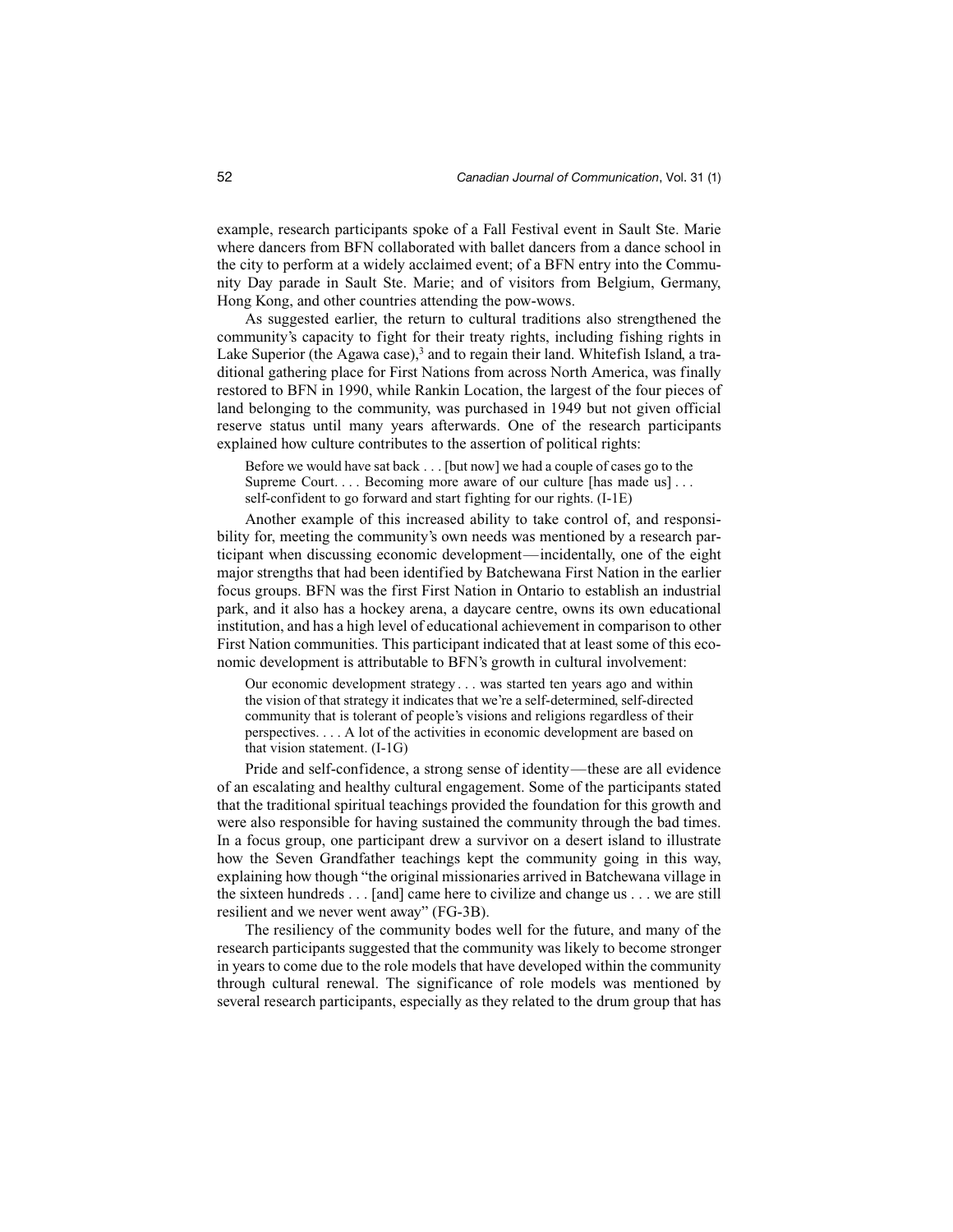both engendered pride through their accomplishments and shown that a lifestyle free from alcohol and drugs can be a "normal" way to live. This message has had a significant impact on the community's youth. As one participant explained:

I think about the kids today and I know that we have a couple of kids here in our community that don't even know what alcohol tastes like. . . . Those are our kids, those are our lives, those are our prizes and those are going to be our leaders for tomorrow. . . . They are going to be really powerful. (I-1A)

Another group that serves as a community role model—the Bear Creek Singers—have won competitions as far away as New Mexico and are the recipients of some prestigious music awards:

We've got world class singers.... They have won two Aboriginal music awards . . . [and] when you go to Albuquerque, New Mexico, and you place first, that's the bomb . . . you can't get any higher. . . . That's a result of this community wakening up and accepting who they were and . . . we certainly have something to be proud of today. (I-1A)

Through individual and community empowerment, BFN members have been able to expand cultural practices and develop role models for future generations. Their determination to reclaim pride in their identity is giving their children a different sense of who they are and who they can become—whether they end up as musical award-winners or powerful leaders. The community is also providing leadership to other First Nations by being recognized as a strong First Nation, and by hosting a pow-wow where First Nations culture is celebrated and community pride is evident. And it is influencing mainstream Canada as well by sharing its culture with nearby communities and visitors from other countries.

#### **Inclusion/exclusion within Canadian society**

The research in Batchewana First Nation indicates that although there has been a cultural renewal, and an increase in people's sense of empowerment and pride through cultural activities, BFN members have experienced widespread exclusion from mainstream Canada: that exclusion is not easily forgotten: "Genocide . . . [has] been part of the plan since day one. . . . The government had [a plan] . . . to wipe us out"  $(I-1D)$ .

The research participants spoke of the ways that this exclusion from Canadian society is still felt today. One participant contrasted his experience as a drummer travelling to a number of First Nations communities with his experience "in town" in Sault Ste. Marie:

Seeing all those brown faces was like . . . I belong. You feel like you belong because you go up town and you get followed around in the stores because you're brown-faced [and are therefore suspected of shoplifting] but you go to a pow-wow and . . . you feel . . . accepted and you know you're an equal. (I-1B)

As mentioned earlier, the renewal of cultural practices within Batchewana First Nation has promoted the building of social relations between First Nations and mainstream society. The attendance of non–First Nations people at indigenous cultural events and activities, the widespread recognition of First Nations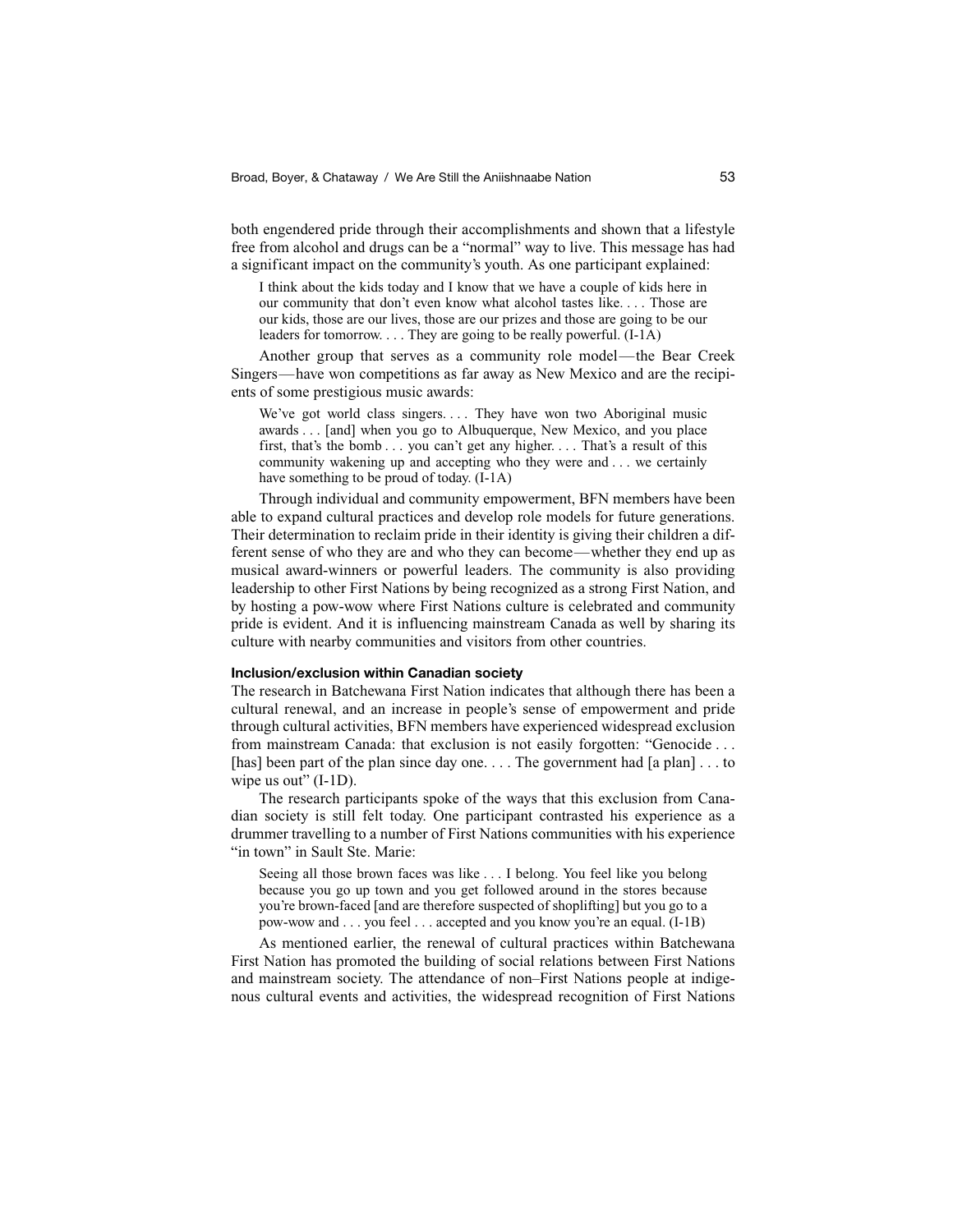achievements at venues such as the Aboriginal Music Awards—these would all appear to promote the inclusion of an Aboriginal community within the broader Canadian society. Certainly, too, advocating for more cultural awareness within the educational system will lead to greater inclusion as textbooks are changed to reflect historical realities as opposed to the "pioneering" myths of old.

There is no doubt, however, that cultural difference continues to be a basis for exclusion within the context of Canadian society. One research participant who had spent a number of years living outside the BFN community described her first experience of working off-reserve as "hard" and a "culture shock." She cited different daily protocols around greetings as just one example of how her own culture had served to exclude her from mainstream society:

People thought I was very rude and stuck up and I wasn't polite because at home you did not have to say to every person you see "Good morning, how are you today?" . . . There wasn't a need to do that, you could just smile and nod at somebody and they would know that you were acknowledging them. . . . And it was like stress every time I went to work . . . "Oh my god, I got to remember to do that every single day." (I-1F)

While this individual was willing and able to make the adjustments required to hold on to her employment, other research participants felt that mainstream society had some practices that were simply not acceptable. One contrasted her experience at meetings of Chief and Council in BFN with a meeting she attended at the local school board (not BFN controlled), concluding that the cultural differences between the two communities were startling. Observing that mainstream society even excluded its own members through its practices, she explained how:

in our community we go to a meeting [of Chief and Council] and we say what we want to say. Whether you're disgruntled or whether you're happy . . . you have every right to go to the meetings. You know you are going to have an option to be able to get up and say what you have to say. But when we went to the meeting at the school board . . . [and gave our presentation] I thought we were going to sit down and have a discussion with these people . . . and it was "Thank you very much, next!" . . . We didn't even get to talk. And that was when I realized what we have here [in BNF]. I thought is that how non-Native people treat their own people? . . . I was utterly shocked. (I-1A)

As mentioned earlier, cultural activities have contributed to BFN members being more tolerated and accepted by mainstream society. Networks have been established between the cultural communities of Sault Ste. Marie and BFN, and community-based organizations such as the Kiwanis Club and Community Living Algoma were mentioned by participants as groups that had invited BFN members to participate with them in raising awareness of Aboriginal culture. Still, there remains much to do. One research participant explained the situation as such:

I . . . have this frame of mind as soon as I get my clothes on for work and I get in my car. I know that by the time I get to work I've already switched my mindset . . . I know that is what I got to do. And then I switch it back again on my way home. . . . There needs to be Aboriginal people in where I am, and I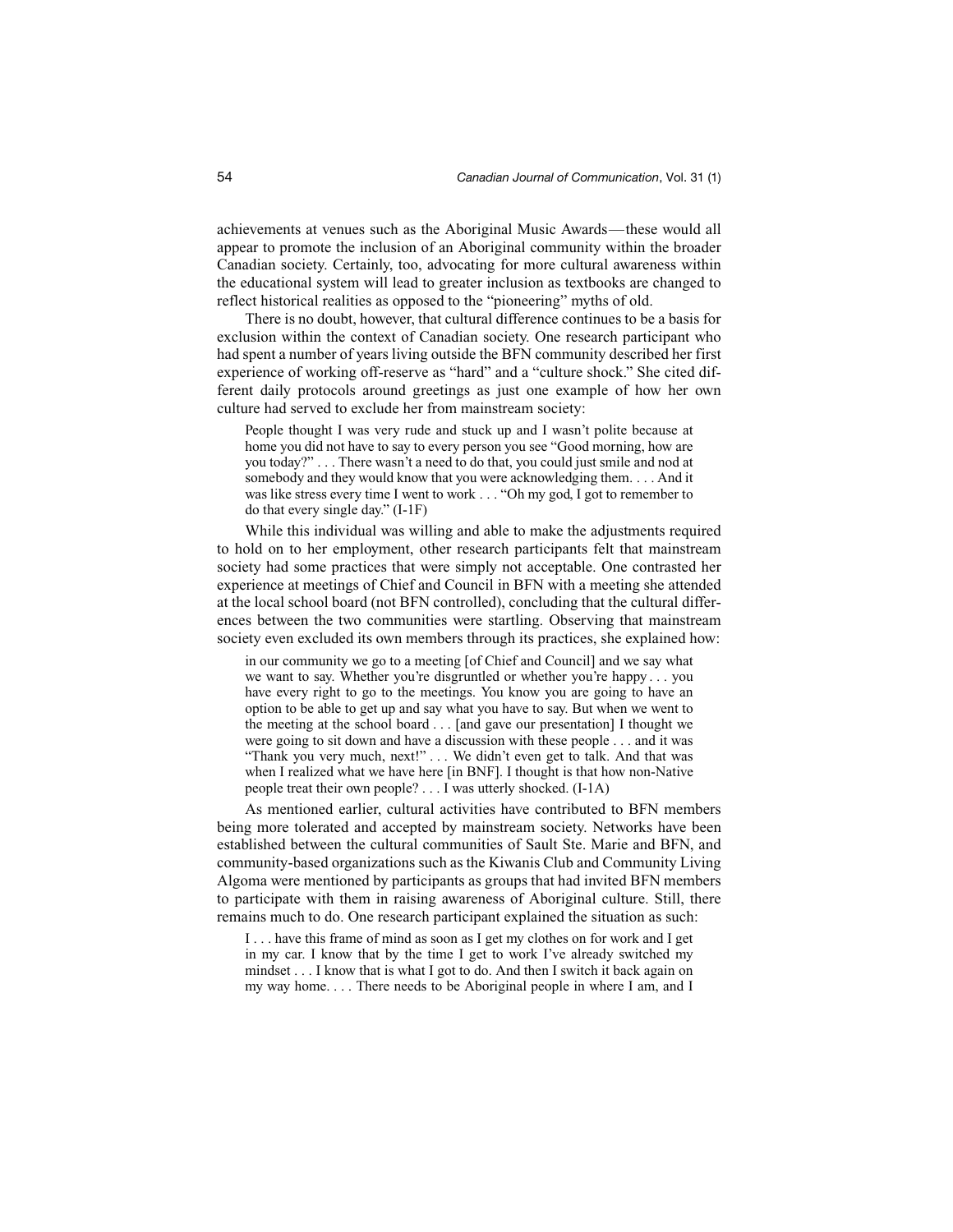think that non-Aboriginals need a lot of help in understanding why Native people do the things that we do. (I-1F)

Another participant warned that in spite of these seemingly inclusive practices on the part of mainstream society, First Nations people still have to be encouraged to take pride first and foremost in who they are, and demonstrate that they do not fulfill the stereotypical images of mainstream society: "I . . . tell my son and even my nieces and nephews to just be proud of who you are and celebrate your identity . . . and take responsibility for representing our people in a good way"  $(I-1D)$ .

#### **Future challenges and preliminary conclusions**

Although the case study at BFN illustrated that there has been a major resurgence in the culture over the past 20 to 30 years, it also demonstrated that the gains that have been made are precarious, and could easily be lost if efforts are not continued. During the past 18 months, the cultural co-ordinator has moved to another job, and the position has not been refilled. The Band Council appears to be preoccupied with internal divisions and has not posted an advertisement for the position. In 2004 the format of the pow-wow was changed from a "competition" to a "traditional" and relocated, causing concern among some members that the event, and BFN's established reputation as a host, would suffer. This apparent lack of emphasis on sustaining the culture was keenly felt by all of the interview participants, and concern was expressed that ongoing investment in cultural activities is needed. "[The cultural co-ordinator] . . . had the budget to put things on and [he was] the contact person. Right now there is no contact person. There is no one to lead, and you need a leader" (I-1B).

Participants seem to feel that the profile of cultural activities in the community was not as high as when the cultural co-ordinator was in place. That said, most of the programs are still running under the auspices of other departments (e.g., health, elders, schools), which suggests that the important role of BFN government in authorizing these cultural activities, which in turn increases the number of people who feel comfortable participating in them, has continued. In terms of current priorities, speaking the language and teaching the language to youth was identified as a high priority by research participants, as were some of the heritage activities such as canoeing, berry-picking, and understanding how to live off the land. Participants also spoke of the practical difficulties inherent in revitalizing the culture when people come from all age groups and may be at very different levels of experience and knowledge. They expressed concern about the substantial loss of cultural knowledge due to the suppression of activities and the loss of language. However, it was generally acknowledged that Batchewana First Nation remains a relatively strong First nation community engaging with culture in a wide variety of interesting and innovative ways, and with encouraging results.

For example, the research data suggests that for many community members, the experience of participating in cultural activities began a process of rebuilding collective values and building social cohesion in the community. This in turn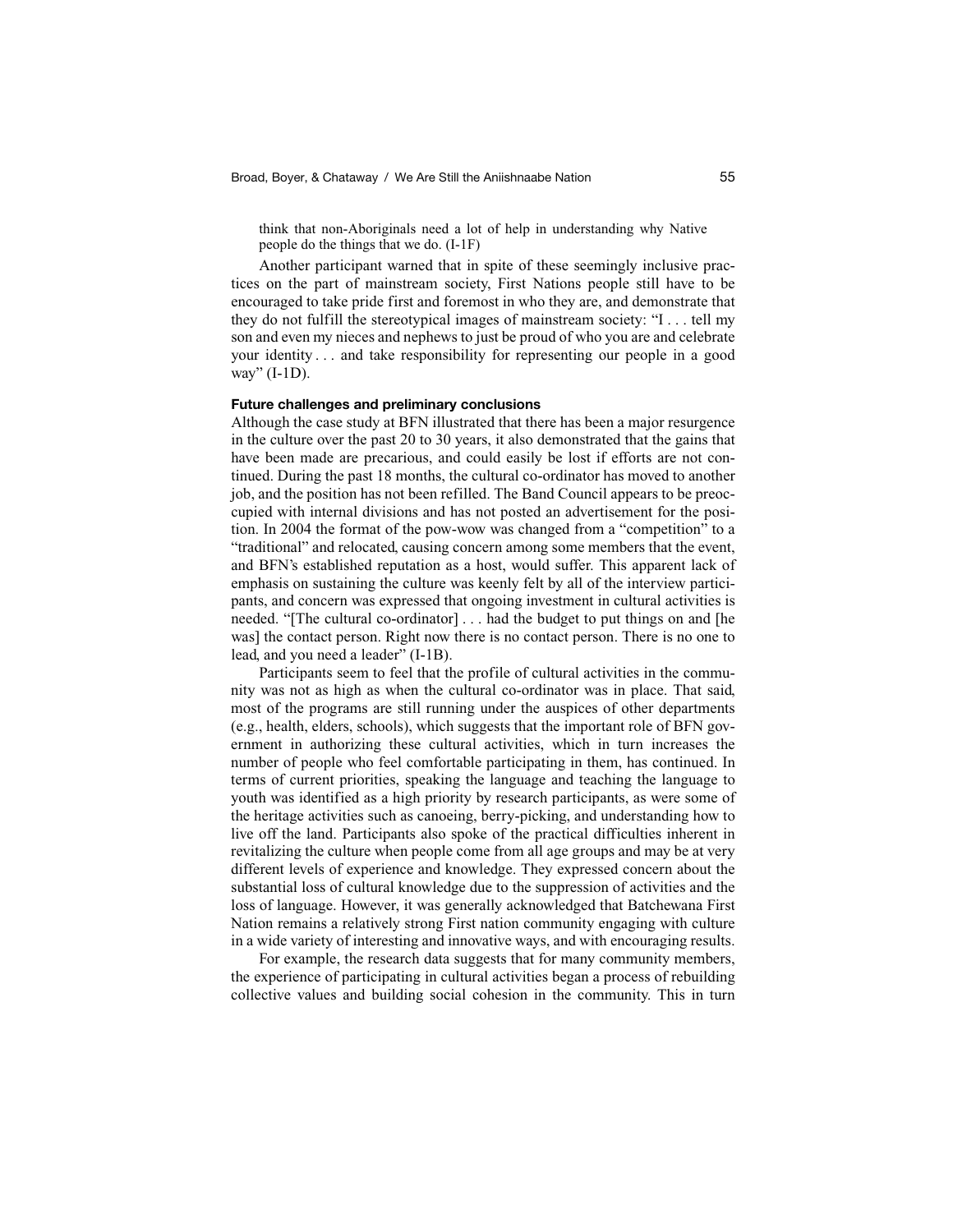engendered pride in their Aboriginality, and enabled them to start naming their collective trauma and their experiences under colonization. The sense of belonging that has come from this collective process has helped individuals develop their own capacities, and interact with greater confidence with people from outside the community.

The research also indicates that culture contributes to the development of social capital, building ties and relationships both within the community and with external groups, both Aboriginal and non-Aboriginal. The research indicates that the social effects of culture extend into civic participation, as evidenced by the fact that BFN has stood up for its rights in its land claims and court cases. Participants also tied cultural renewal and involvement closely to community development, social cohesion, and a strong sense of identity.

One of the research participants made some observations about the status of Batchewana's cultural renewal that provides some insight into the process itself. This participant indicated that there are many layers to culture, and that the growth and revitalization at BFN has moved the community forward and strengthened it, but there are still areas that need to be further explored. She explained that the participation in cultural activities and social gatherings has given the community a sense of pride and identity, but that in her opinion, restoration of the traditional teachings and spirituality that constitute indigenous knowledge needs to go further yet:

Let's say there were ten layers you could divide culture into and when you go from one layer to the next layer then it becomes more involved and more detailed. . . . I would say that the culture maybe affects Batchewana First Nation to the third or fourth layer . . . I think they are proud of the fact that they are First Nation. I think that they are proud of their people and their community. But I don't think they have that base of the teachings of the way we should be living our lives as Aniishnaabe people—as the keepers of the land, as taking care of seven generations, as respecting the animals, as fighting for the waters. (I-1F)

This participant's comment illustrates a highly developed, holistic understanding of culture as encompassing political, social, and spiritual aspects of a people. The analogy of culture to a series of integrated detailed layers of pride and identity captures the expression of many of the research participants that culture is everything in their lives, from berry-picking to speaking the language to their programs for children. It captures the concept that culture describes who they are as a nation.

Involvement in cultural activities has been evolving gradually in BFN, through a reinforcing cyclical path—as people become more familiar with cultural activities and see that some of the most educated, healthy people in the community are engaged, they are inspired to join. With participation in cultural events comes a deeper sense of identity, belonging, and confidence as well as stronger ties within the community and with outside communities, both Aboriginal and non-Aboriginal.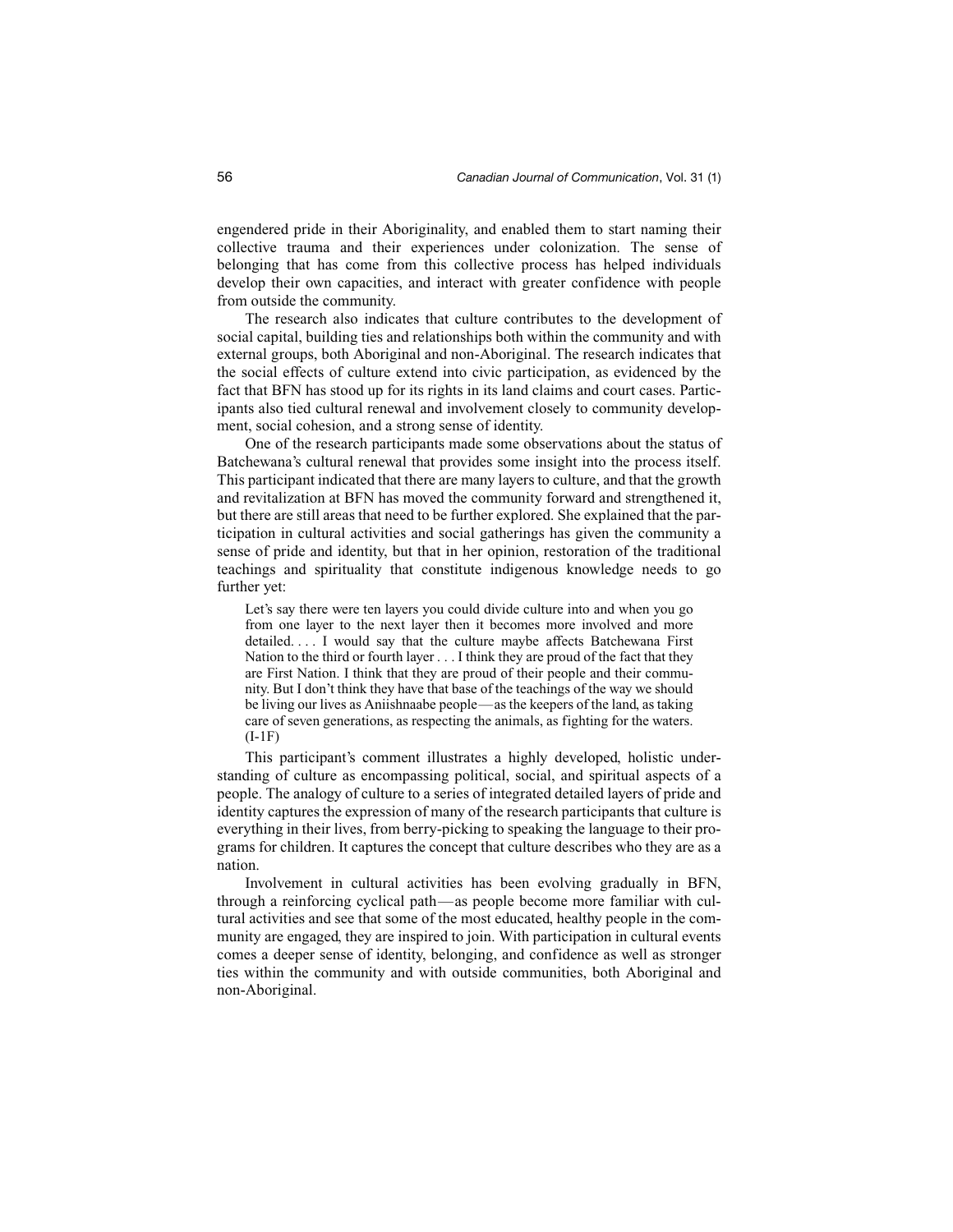There is no doubt that Batchewana First Nation has benefited from the renewal of its cultural heritage and that the effects of this engagement have strengthened the community substantially. However, this research also shows that a loss of these benefits can result from a lack of attention to a basic supportive infrastructure, such as having a cultural co-ordinator, and a lack of funding. This suggests that a crucial role for policymakers is to bring to public attention the broader benefits of cultural engagement, so that communities will be more likely to invest their time and resources in supporting this type of activity. Without commitment at all levels of government, and without awareness of the substantial social benefits of cultural activities, communities may place more emphasis on other aspects of development and overlook this crucial need. In light of the way that BFN, by embracing its culture and identity, is building a legacy and ensuring that the Aniishnaabe nation will continue for many generations to come, such an oversight would be damaging indeed.

#### **Notes**

- 1. The "Understanding the Strengths of Indigenous Communities" (USIC) project was made possible by a Strategic Grant from the Social Sciences and Humanities Research Council, to Dr. Cynthia Chataway at York University, as well as supplementary funding from the Department of Indian Affairs. Additional funding support from October 2004 to April 2005 was provided by Human Resources Skills Development Canada for research data collection in Batchewana First Nation. This case study forms part of a broader research initiative, the Initiative to Study the Social Effects of Culture (ISSEC), which is being undertaken by the Department of Canadian Heritage. The authors greatly appreciate the opportunity afforded by the Department of Canadian Heritage to play a role in this very worthwhile endeavour.
- 2. To protect the anonymity of the participants, quotes are identified as being from either FG, meaning focus group, or I, interview. Thus FG-1A means the quote was from a participant in focus group #1 (of 14) who was designated A.
- 3. *R. v. Agawa* (1988), 28 O.A.C. 201. The Band Council of Batchewana First Nation supported this case to be tried in the Supreme Court of Canada and was influential in other later decisions that extended entitlements under treaties.

#### **References**

Batchewana First Nation. (2006). [Website]. URL: http://www.batchewana.ca.

- Cajete, Gregory A. (1999). *Igniting the sparkle: An Indigenous science education model*. Skyand, NC: Kivaki Press.
- Chataway, Cynthia. (2003). *USIC participant guide.* York University, ON: Understanding the Strengths of Indigenous Communities.
- Chataway, Cynthia. (2004). Aboriginal development: The process is critical to success. In J. P. White, P. Maxim, & D. Beavon (Eds.), *Aboriginal policy research: Setting the agenda for change: vol. 2.* Toronto, ON: Thompson Educational Publishing.
- Ermine, Willie, Sinclair, Raven, & Jeffery, Bonnie. (2004). *The ethics of research involving Indigenous peoples.* Report of the Indigenous Peoples' Health Research Centre to the Interagency Advisory Panel on Research Ethics*.* Saskatoon, SK: Indigenous Peoples' Health Research Centre.
- Geertz, Clifford. (2001). *Available light*: *Anthropological reflections on philosophical topics.* Princeton, NJ: Princeton University Press.